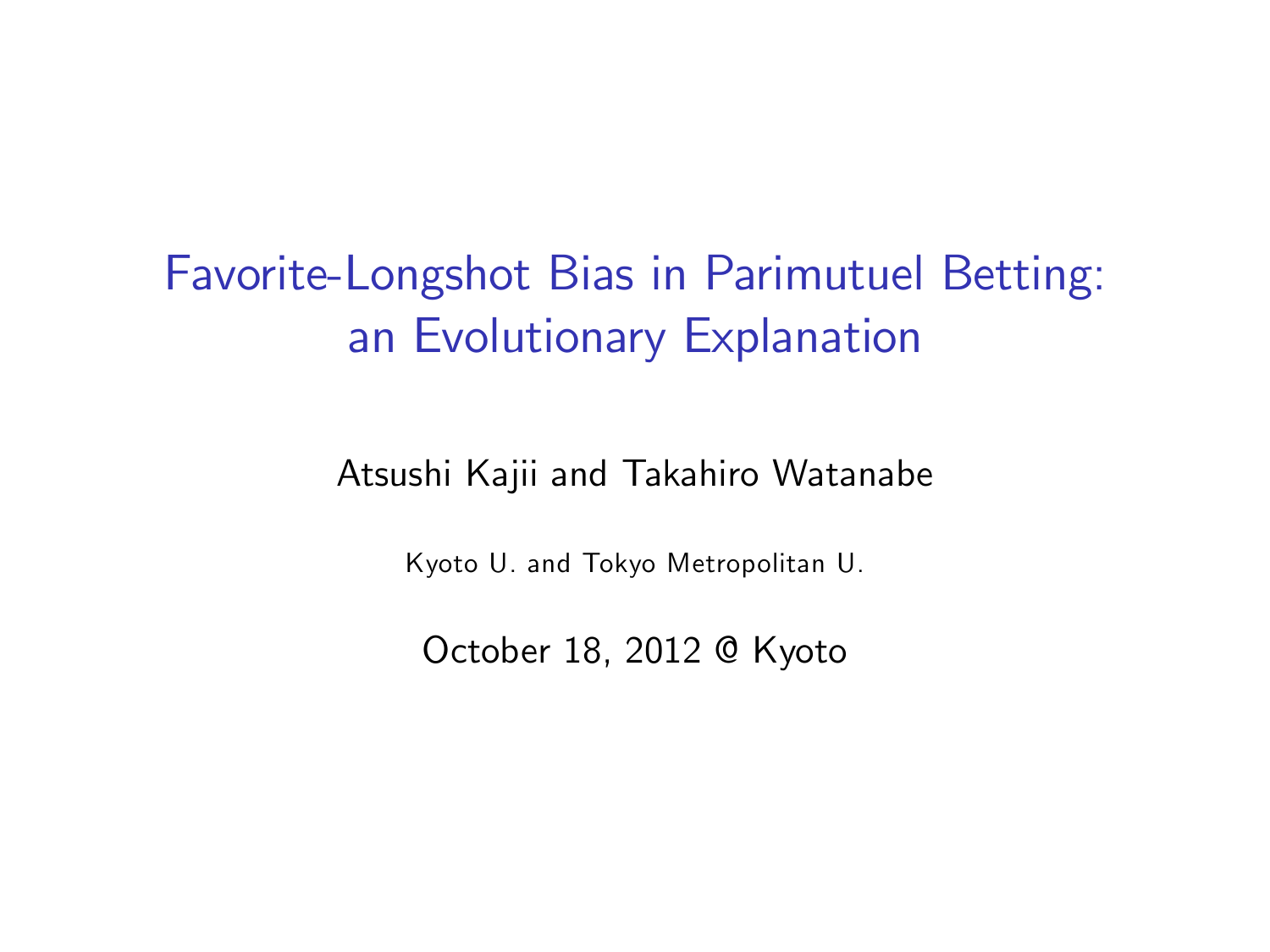# Gambling Market

- $\triangleright$  By definition (and construction), it is an environment with negative net returns, which is known publicly.
- $\blacktriangleright$  Is gambling an irrational act? Perhaps not, for most people who do gambling.
	- $\triangleright$  Pleasure of gambling can explain why they gamble (perhaps).
- $\blacktriangleright$  Horse race track some die hard gamblers with visible problems. But the most of bettors (voters , in Japanese) are ordinary rational people who try to beat the market.
- $\triangleright$  Then a strong form of the efficient market hypothesis might hold: the expected returns on horses should be equated.
- $\blacktriangleright$  But is it really so?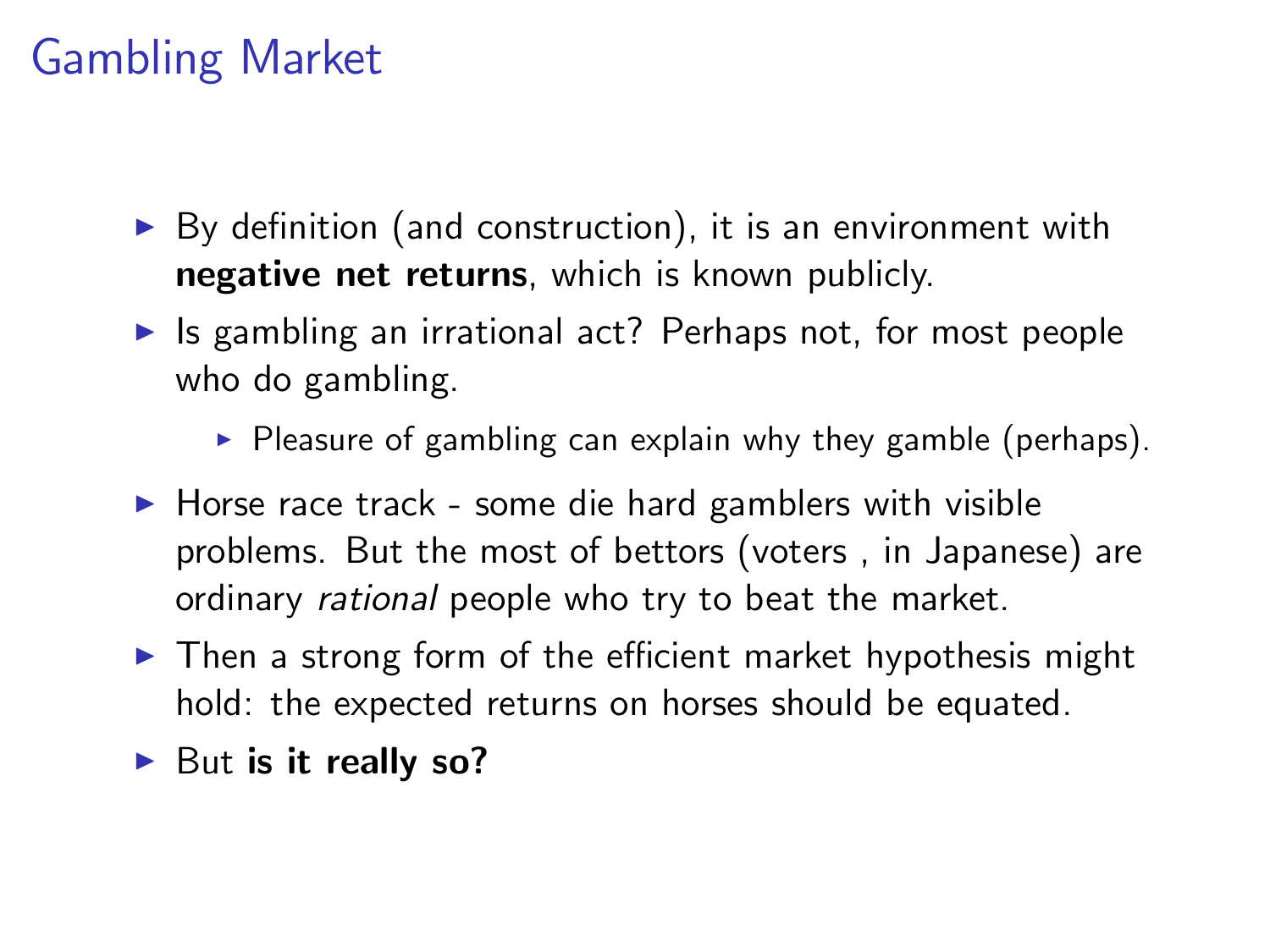# **Motivation**

- $\triangleright$  Griffith (1949), studying US horse race track data of 1386 races, first reported that the rate of return of favorites is relatively and significantly greater than that of longshots - the favorite - longshot bias (FLB).
- ▶ Subsequent studies, for example, Weizman (JPE 1965), Ali (JPE, 1977), Jullien - Salanie (JPE, 2000), and Snowberg-Wolfers (JPE 2010), pointed out that FLBs are also observed in different data sets of horse races in different countries.
	- $\triangleright$  Snowberg-Wolfers (JPE 2010) uses a very large data set.
- $\triangleright$  A number of empirical studies (surveyed by Thaler and Ziemba (1988), Hausch and Ziemba (1995) and Jullien and Salanie (2008)) have documented that FLB emerges not only in race tracks among different countries, but also in several gambling markets other than horse races.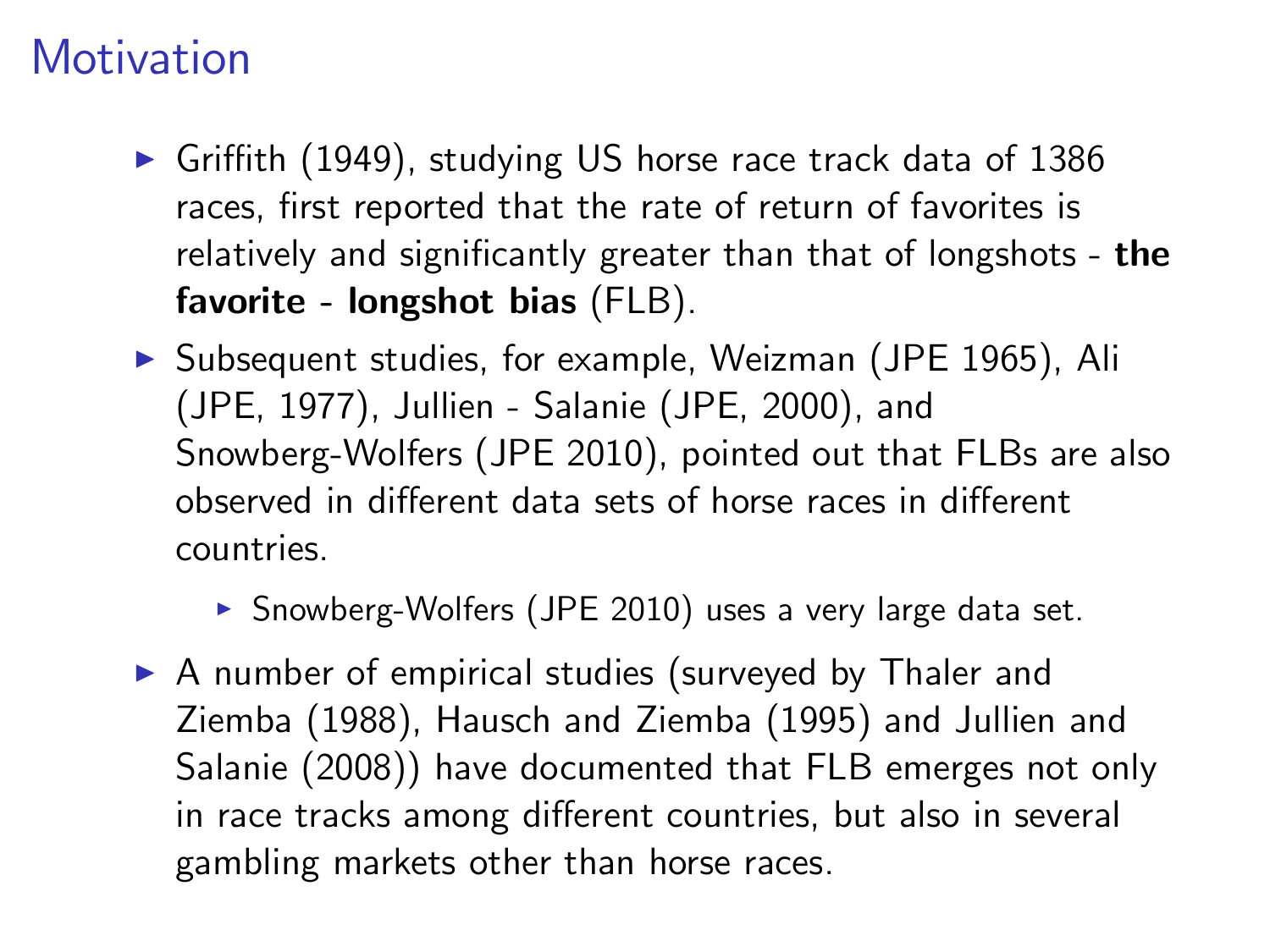# FLB in US Data

#### US: pari-mutuel markets



Figure: Figure 1 in Snowberg - Wolfers, JPE 2010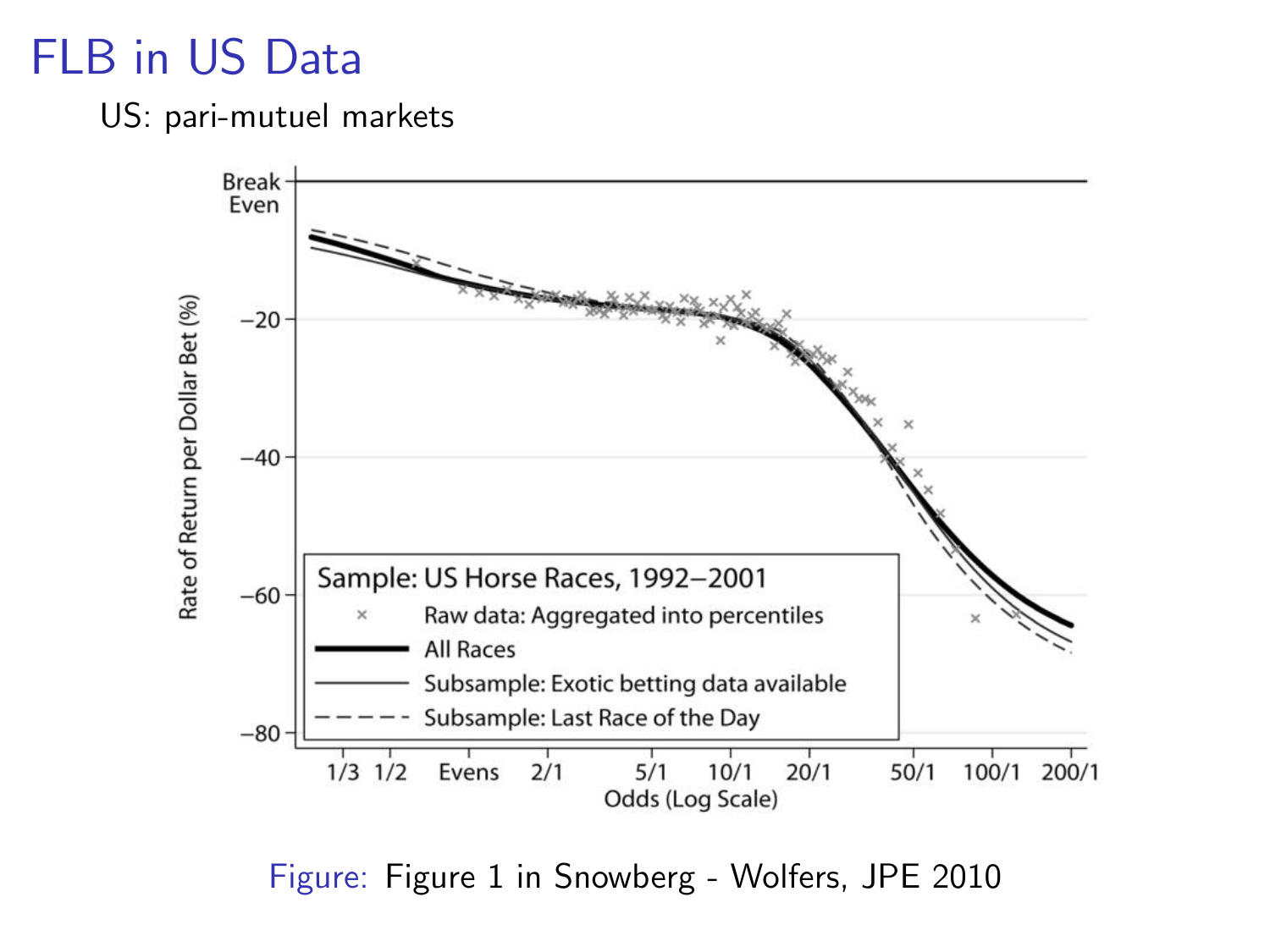### FLB in UK, Australia

UK: bookmakers, Australia: bookmakers competing with a state-run pari-mutuel market



Figure: Figure 2 in Snowberg - Wolfers, JPE 2010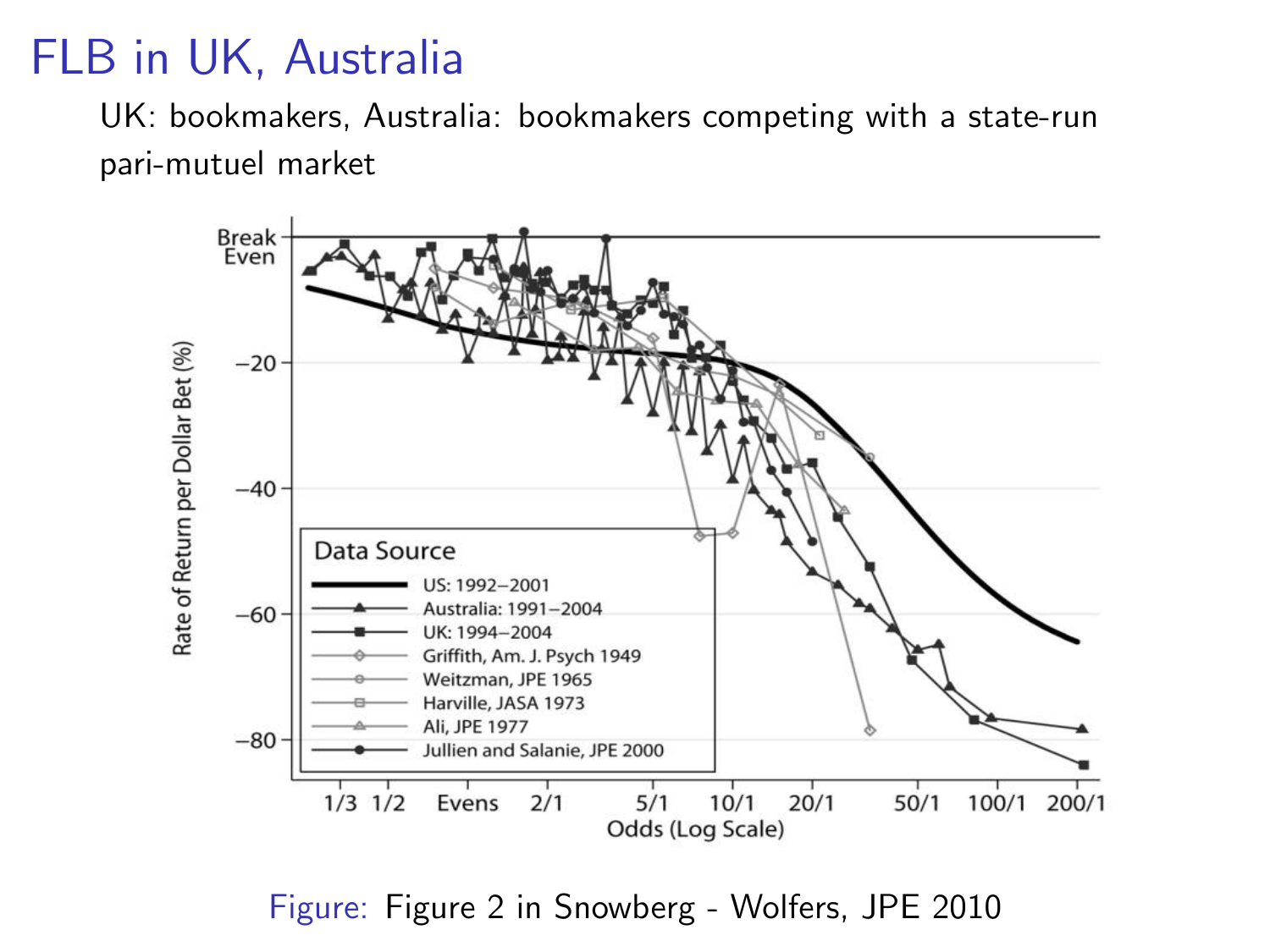### FLB bias: summary of evidence

- $\triangleright$  Robust in horse races as well as other gambling (e.g. American sports betting)
- $\triangleright$  Some argues that the examples of such evidence include financial markets.
- $\triangleright$  But there are some exceptions: Notably for horse races. Hong Kong and Japan race tracks show little FLB
	- $\triangleright$  Both HK and Japan are pari-mutuel markets, like US:
	- $\triangleright$  pari-mutuel markets: all the bets are pooled, and after a fraction (*track take*) is subtracted, the remaining is given to the winning bets
- $\triangleright$  A note on track take for win bet: US, 15%-17%, UK, around 13-15% (mostly bookmakers) Australia 12%, Singapore 10% (?), while HK 17.5% or higher, Japan 20% to 25%. France used to be around 30%, now much lower(?)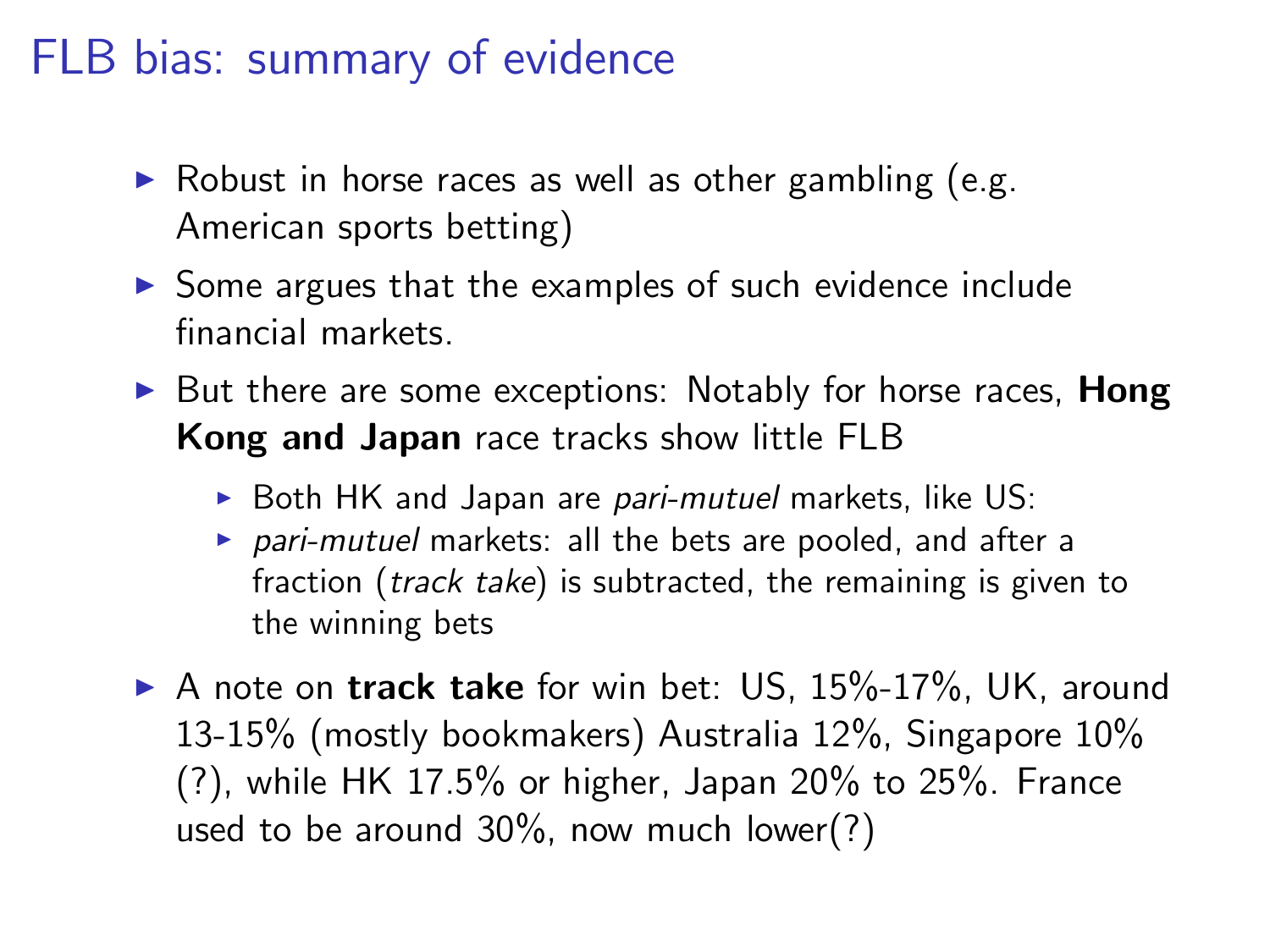### Plan of Talk

1. Review some theories to explain FLB in pari-mutuel system

- $\triangleright$  a simple model of a pari-mutuel betting
- $\triangleright$  explain why and in what sense FLB is a puzzle
- $\triangleright$  possible theoretical explanations (following Ottaviani and Sorensen (2007)).
- $\triangleright$  some drawbacks silent on the role of track take
- 2. Our attempt: an evolutionary scenario
	- $\triangleright$  shows a simple evolutionary model explains FLB.
	- $\triangleright$  contrast with Friedman hypothesis why don't "irrational people" get driven out of the markets?
	- $\blacktriangleright$  the role of track take re-examined
- 3. Discussion beyond race track toward economics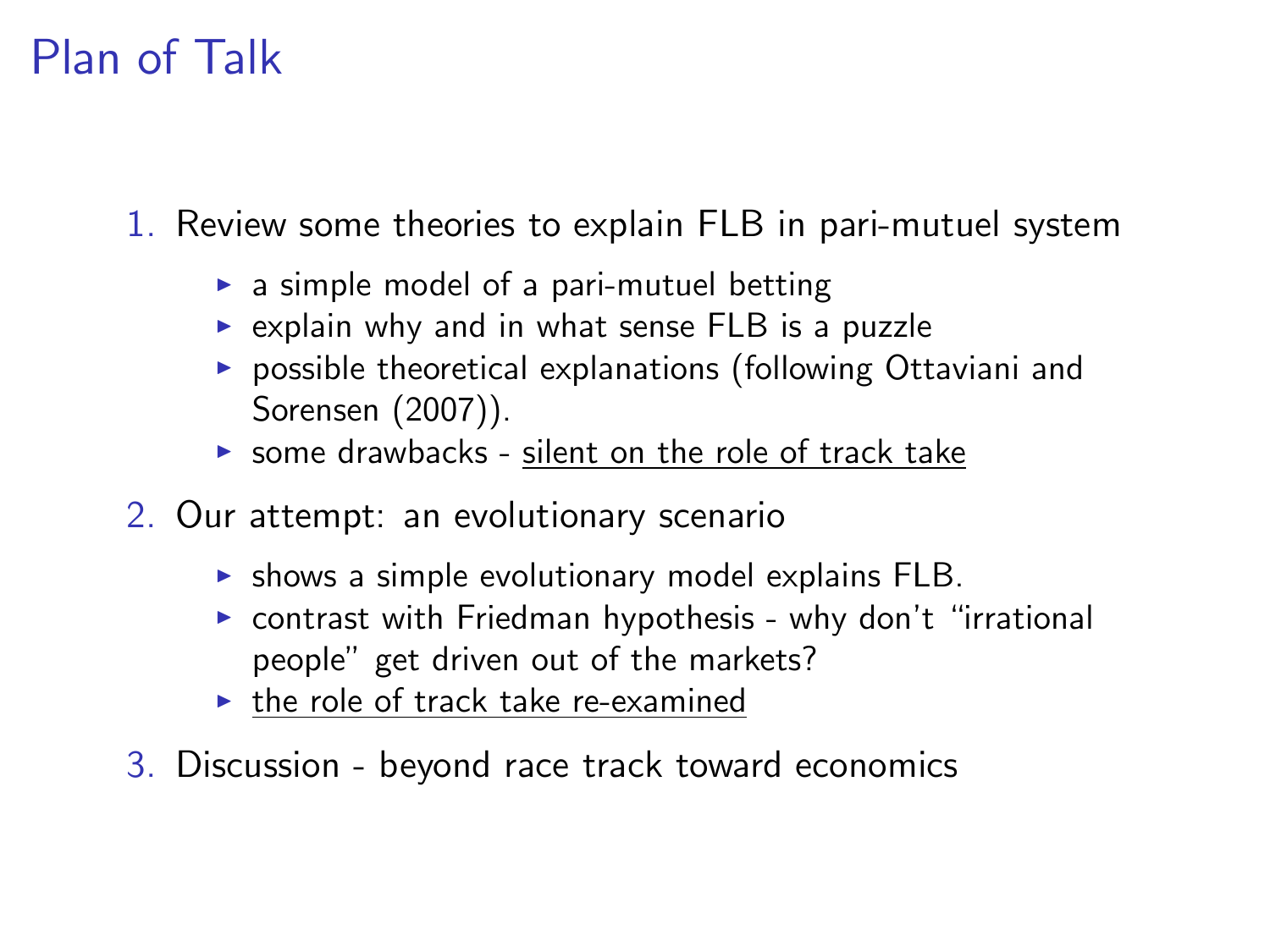# A Simple Pari-mutuel Betting Framework

 $\triangleright$  Two horses, F and L, and players bet on them. F wins with probability  $p > \frac{1}{2}$ 

**Exercial interest on p somewhat close to one.** 

- $\triangleright$  total number of bets equal to 1 by normalization.
	- $\blacktriangleright$  y = the number of bet on F, thus  $1 y$  is that on L.
- $\blacktriangleright$  track take  $\tau \geq 0$  is subtracted from the total pool so  $1 \tau$ will be paid out to the winning bets

• (gross) payout per bet: 
$$
(1 - \tau) / y
$$
 if F wins,  
 $(1 - \tau) / (1 - y)$  if L wins.

 $\triangleright$  Odds for F is  $((1 - \tau) / y) - 1$  and Odds for L is  $((1 - \tau) / (1 - v)) - 1$ 

**FLB** in this setup:  $p(1 - \tau)/y > (1 - p)(1 - \tau)/ (1 - y)$ , which occurs if and only if

$$
p > y
$$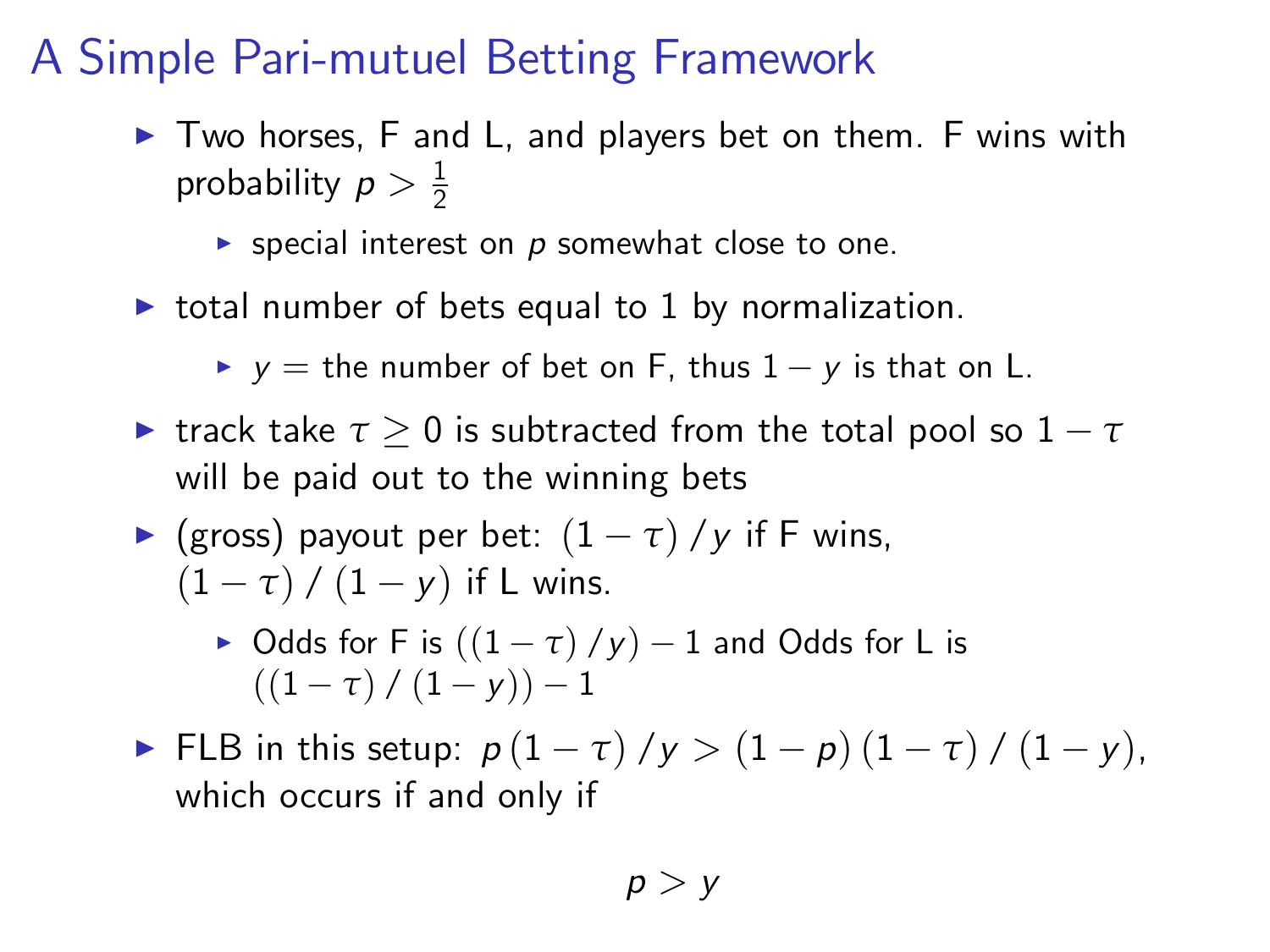### Bench mark and a basic postulate

- $\blacktriangleright$  if  $\tau > 0$ , at least one type of bet has a negative expected return.
- $\triangleright$  We do not ask why people gamble!
- $\blacktriangleright$  Thus assume that each player bets exactly one unit for the race, irrespective of odds. So in particular, we can just look at the gross returns.
- If the players are risk neutral, then the expected returns must be equated:

$$
p\frac{1-\tau}{y} = (1-p)\frac{1-\tau}{1-y}
$$

 $\blacktriangleright$  Hence  $p = y$  is the only solution - **no FLB bias**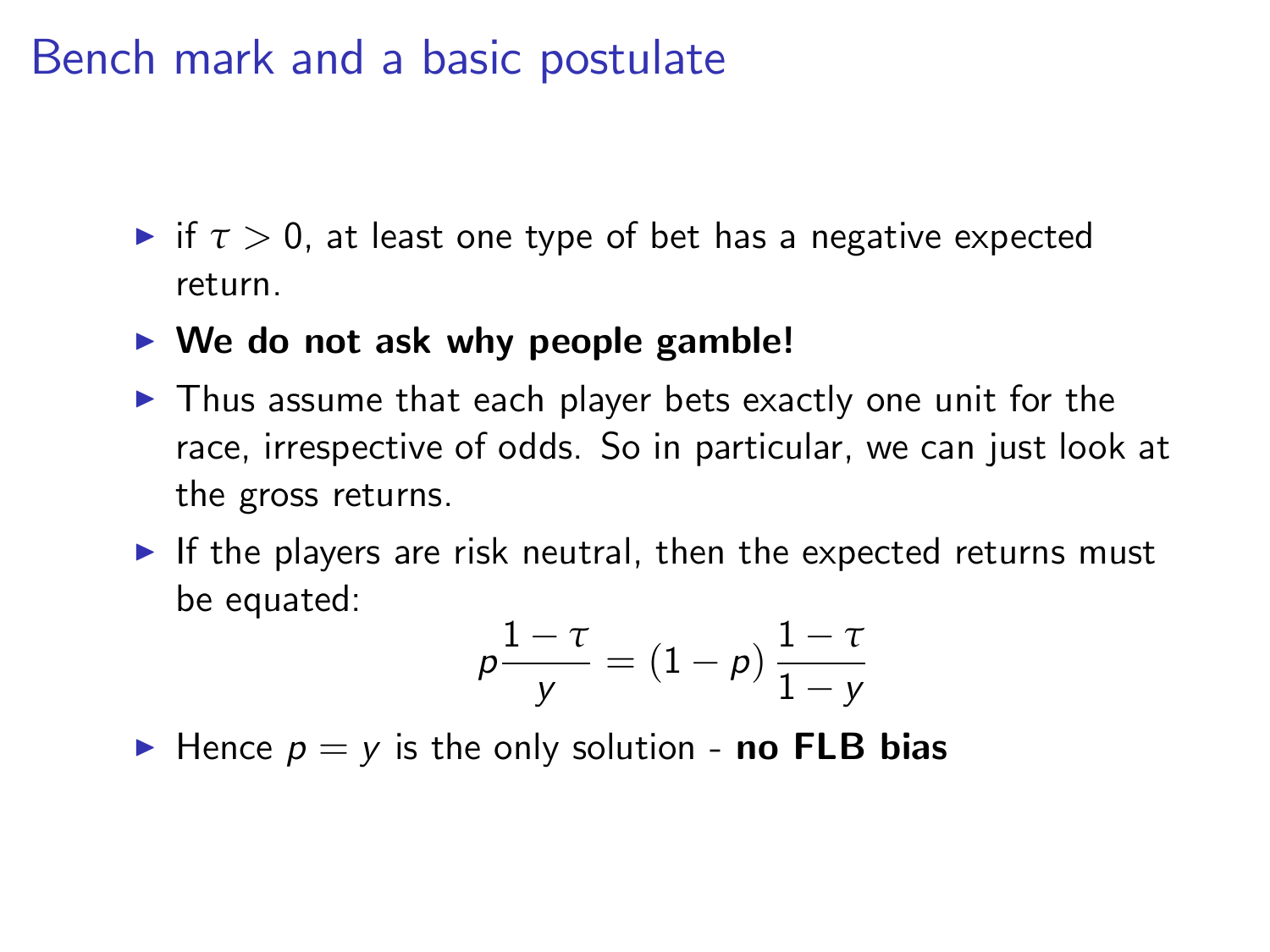### Risk Aversion and perfect competition

- A single representative agent  $(RA)$  with vNM function u on ex post wealth choosing a portfolio of bets, market payouts taken as given.
- ► if RA bets *x* on F and  $1 x$  on L, the payouts are  $\frac{1 \tau}{y}$ *x* if F wins and  $\frac{1-\tau}{1-y}(1-x)$  if L wins.
- $\triangleright$  So RA's problem can be written as

$$
\max_{x} \rho u\left(\frac{1-\tau}{y}x\right) + (1-\rho) u\left(\frac{1-\tau}{1-y}\left(1-x\right)\right)
$$

 $\triangleright$  Assume risk aversion - FOC for an interior solution is

$$
p\frac{1-\tau}{y}u'\left(\frac{1-\tau}{y}x\right)=(1-p)\frac{1-\tau}{1-y}u'\left(\frac{1-\tau}{1-y}\left(1-x\right)\right)
$$

Equilibrium:  $x = y$ , then  $y = p$  must follow.- no FLB bias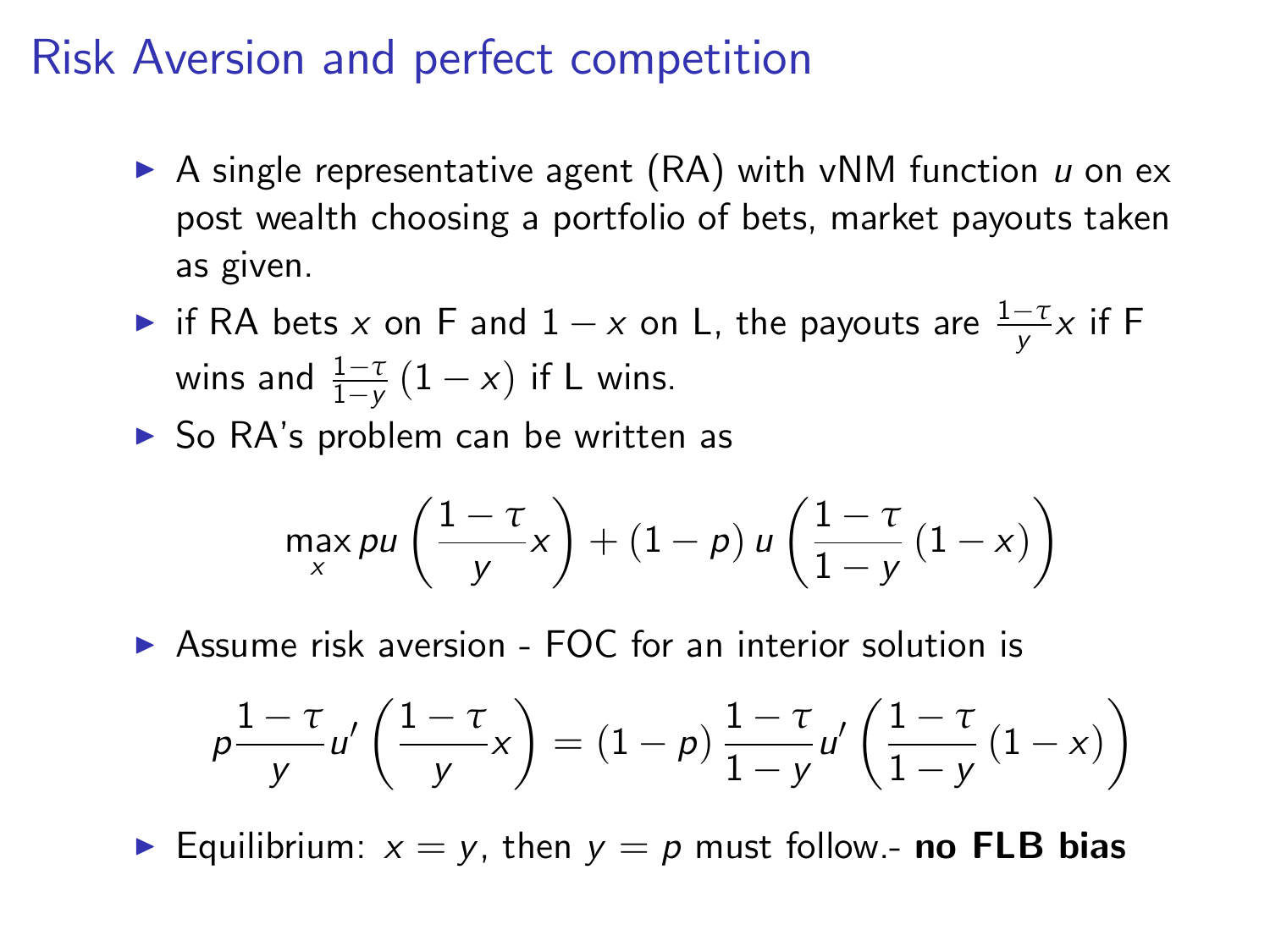### Perfect competition and Mis-perception

- $\blacktriangleright$  People underestimate a large probability event leading to a small gain.
- $▶$  So one can introduce probability distortion function  $φ$  for F's to re-write the FOC:

$$
\phi(p) \frac{1-\tau}{y} u' \left( \frac{1-\tau}{y} x \right) = \left( 1 - \phi(p) \right) \frac{1-\tau}{1-y} u' \left( \frac{1-\tau}{1-y} \left( 1-x \right) \right)
$$

Equilibrium requires  $x = y$ , so

$$
\frac{\phi(p)}{y} = \frac{1 - \phi(p)}{1 - y}
$$

- **If Hence we have a scenario consistent with FLB, if**  $\phi(p) < p$ for  $p > \frac{1}{2}$
- $\blacktriangleright$  Note: then FLB is independent of the size of track take  $\tau$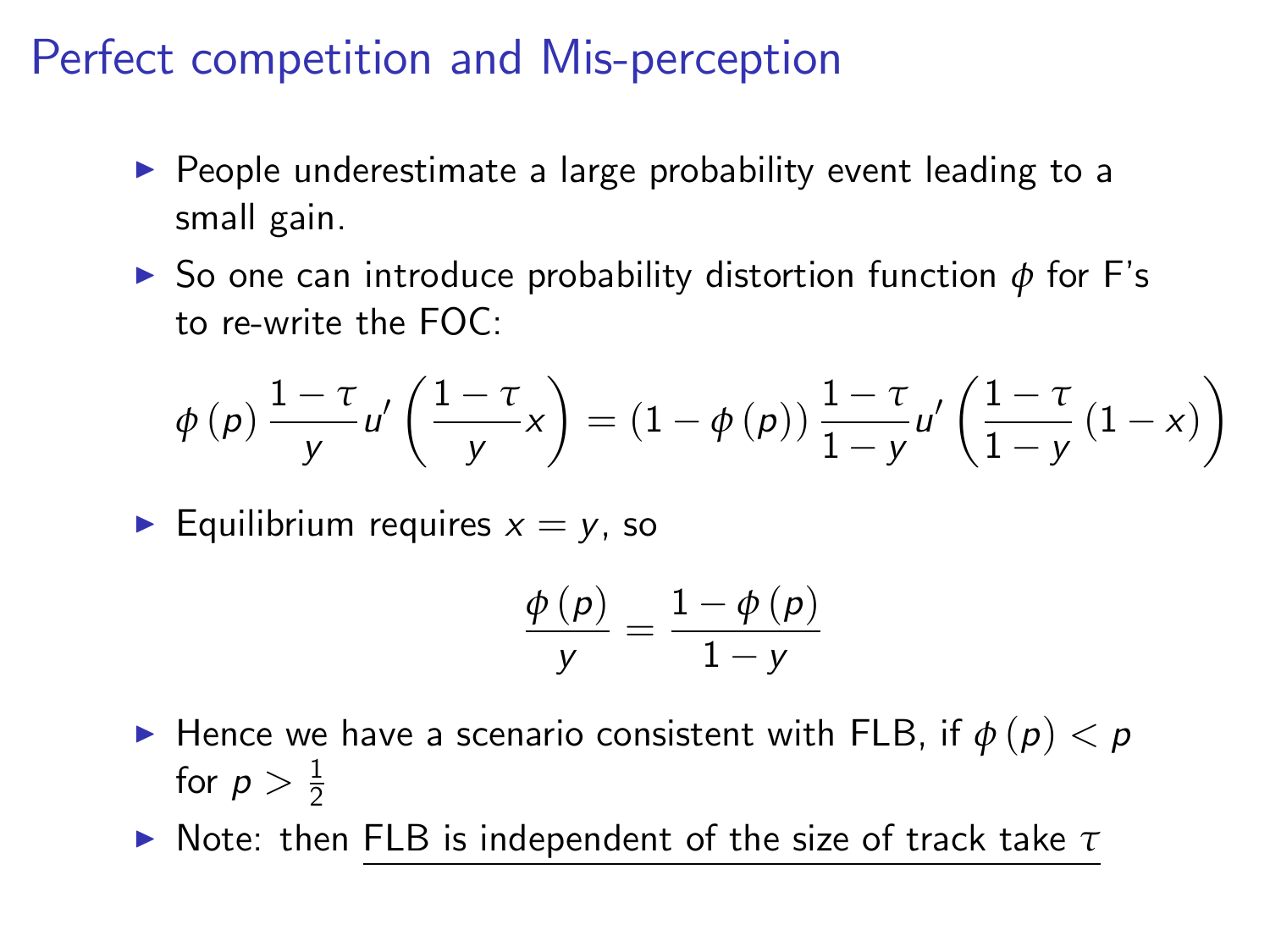# Constrained choice market (1/2)

- $\triangleright$  Each single infinitesimal player independently chooses F or L, not a portfolio.
- $\blacktriangleright$  In equilibrium, then the expected utility from payouts must be equated:

$$
p u\left(\frac{1-\tau}{y}\right) = (1-p) u\left(\frac{1-\tau}{1-y}\right)
$$

which determines an equilibrium y.

If u is increasing and concave with  $u(0) = 0$ , from the definition of concavity, for  $y > \frac{1}{2}$ ,

$$
yu\left(\frac{\tau}{y}\right) \ge (1-y)u\left(\frac{\tau}{1-y}\right)
$$

which is not consistent with  $p > y$  and the equilibrium condition.

 $\triangleright$  Note: some works assume further that the agents prefers gambling to start with, which immediately imply risk loving.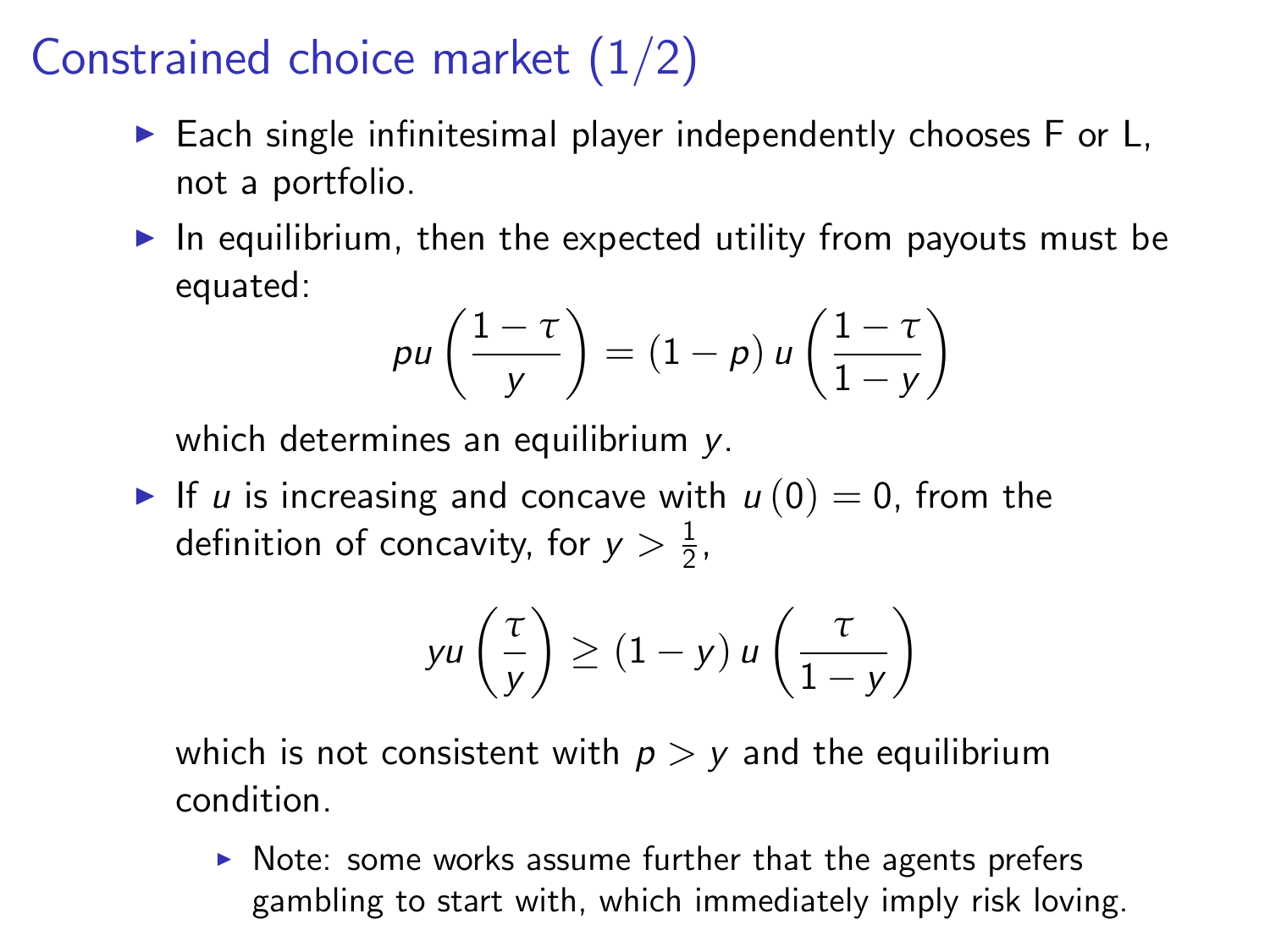# Constrained choice market (2/2)

- $\triangleright$  So FLB can be explained, but the common vNM must exhibit risk loving.
- $\triangleright$  Note: one could add misperception story here too, and create FLB with concave u

$$
\phi(p) u\left(\frac{1-\tau}{y}\right) = \phi(1-p) u\left(\frac{1-\tau}{1-y}\right)
$$

- $\triangleright$  Snowberg and Wolfers argue that with linear u, this model fits the data well, while the risk loving story performs poorly.
- $\blacktriangleright$  Note that if  $u(z) = z$ , the equilibrium y is independent of the track take.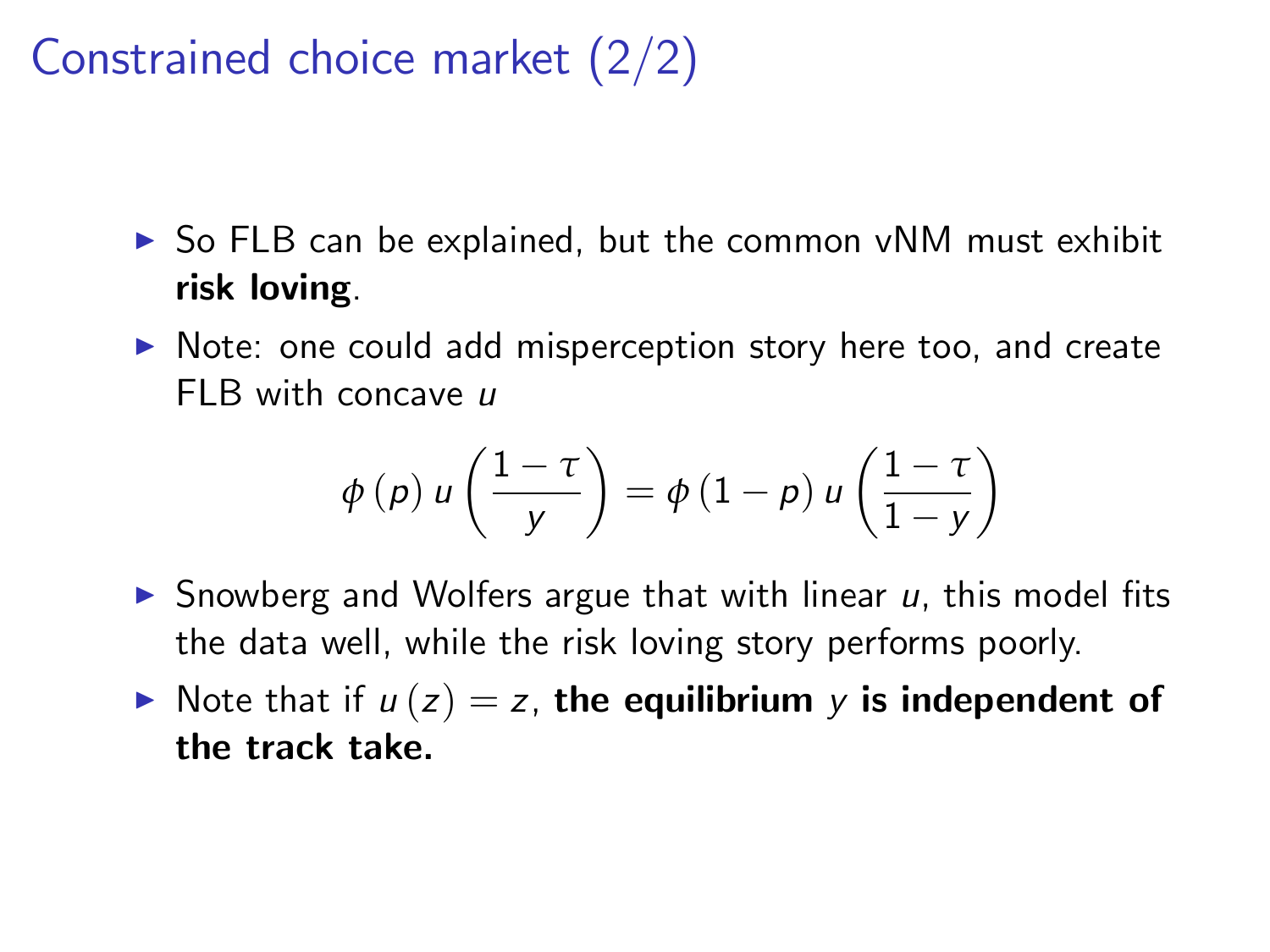# Information gap

- ▶ Suppose there are two types of agents, Informed experts, and Uninformed nonexperts.
- $\triangleright$  Say U bets evenly on two horses, but I bets as long as the return is positive.
- $\triangleright$  Then in equilibrium betting on F must be fair gamble, so the expected value of F  $\rho \frac{(1-\tau)}{y}$  must be 1, hence

$$
\frac{p}{y} = \frac{1}{1-\tau} > 1
$$

exhibiting FLB.

**►** Notice that the bias **increases** in track take *τ*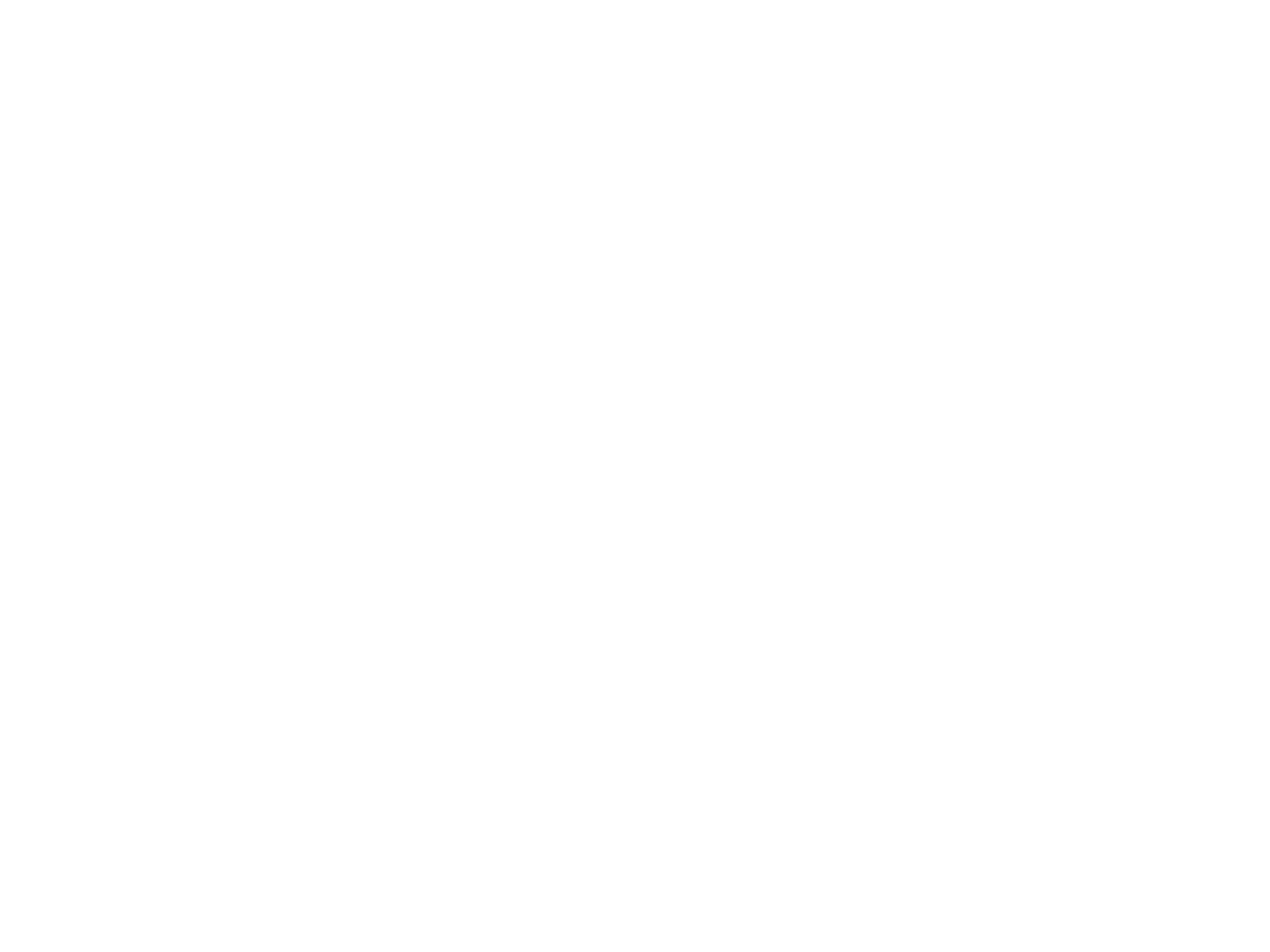### Summary and Remarks

- It seems difficult to explain FLB with standard risk averse (even neutral) players.
	- $\triangleright$  our story will also involve risk loving, but the majority will be risk neutral
- $\triangleright$  The effect of track take is delicate, but generally speaking, these theories suggest that the higher the track take is, the larger the bias. unless agents are very risk loving
- $\triangleright$  But recall that FLB is rather weak in HK and Japan where track take is larger.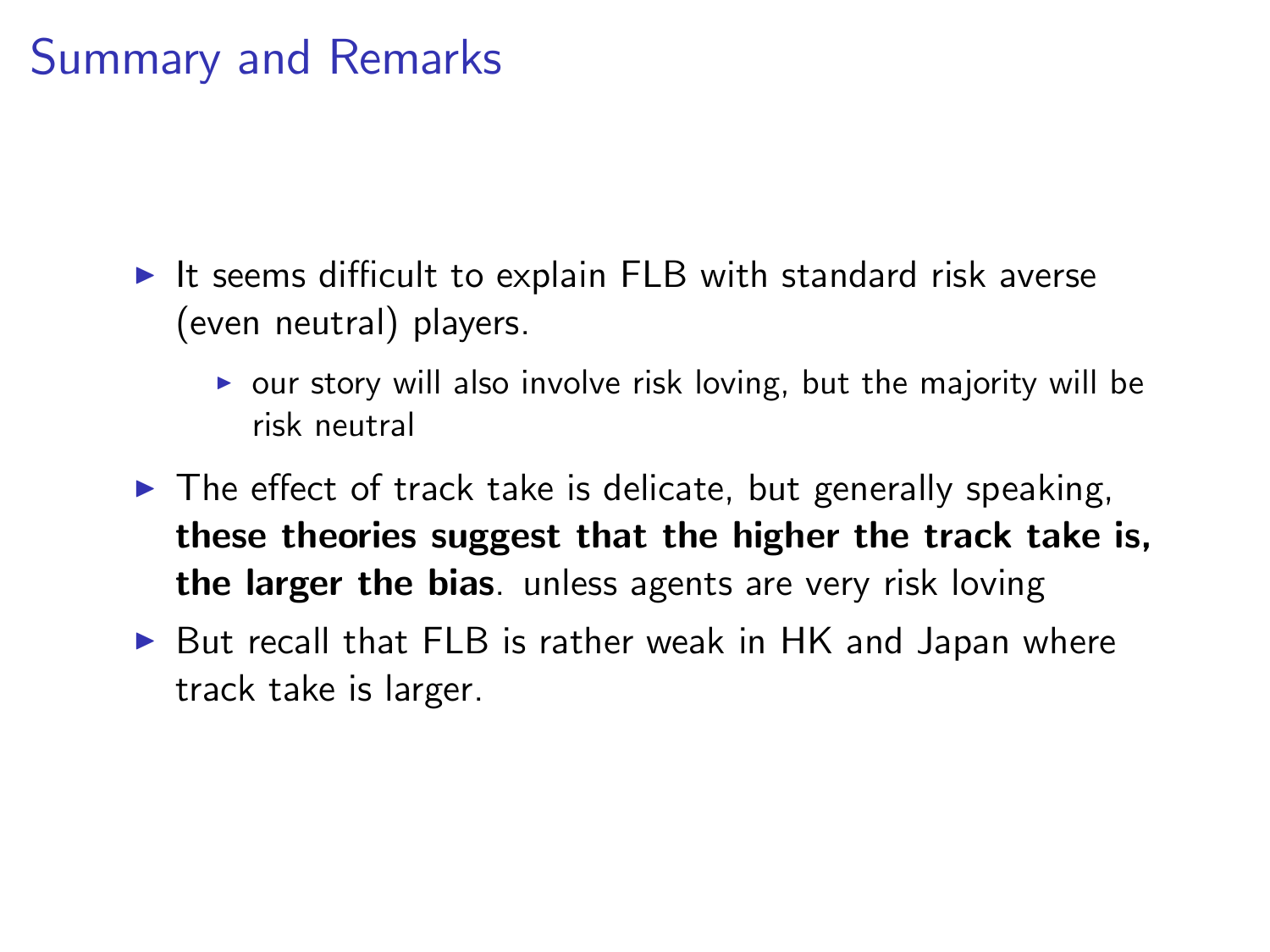# Set up

- $\blacktriangleright$  There is a large pool of potential bettors:
- $\triangleright$  Two types: risk neutral (F), and longshot (L). Proportion  $π$ and  $(1 - \pi)$ .
- $\blacktriangleright$  Longshot type: bets on L irrespective of the odds.
- $\triangleright$  Risk neutral type: risk neutral, always bets on the highest expected payout.
	- $\triangleright$  if FLB exists, all of them bet on F, so they are de facto Favorate type.
- $\blacktriangleright$  There are many races (i.i.d.) in one period. At the end of each period, some bettors quit.
	- $\triangleright$  Assume: "ruin" probability depends only on the prevailing odds (constant during the period) and the track take.
- $\triangleright$  New bettors are selected randomly from the potential bettors so that the total population is kept one.
	- $\triangleright$  other replacement rules are also possible but we keep it simple.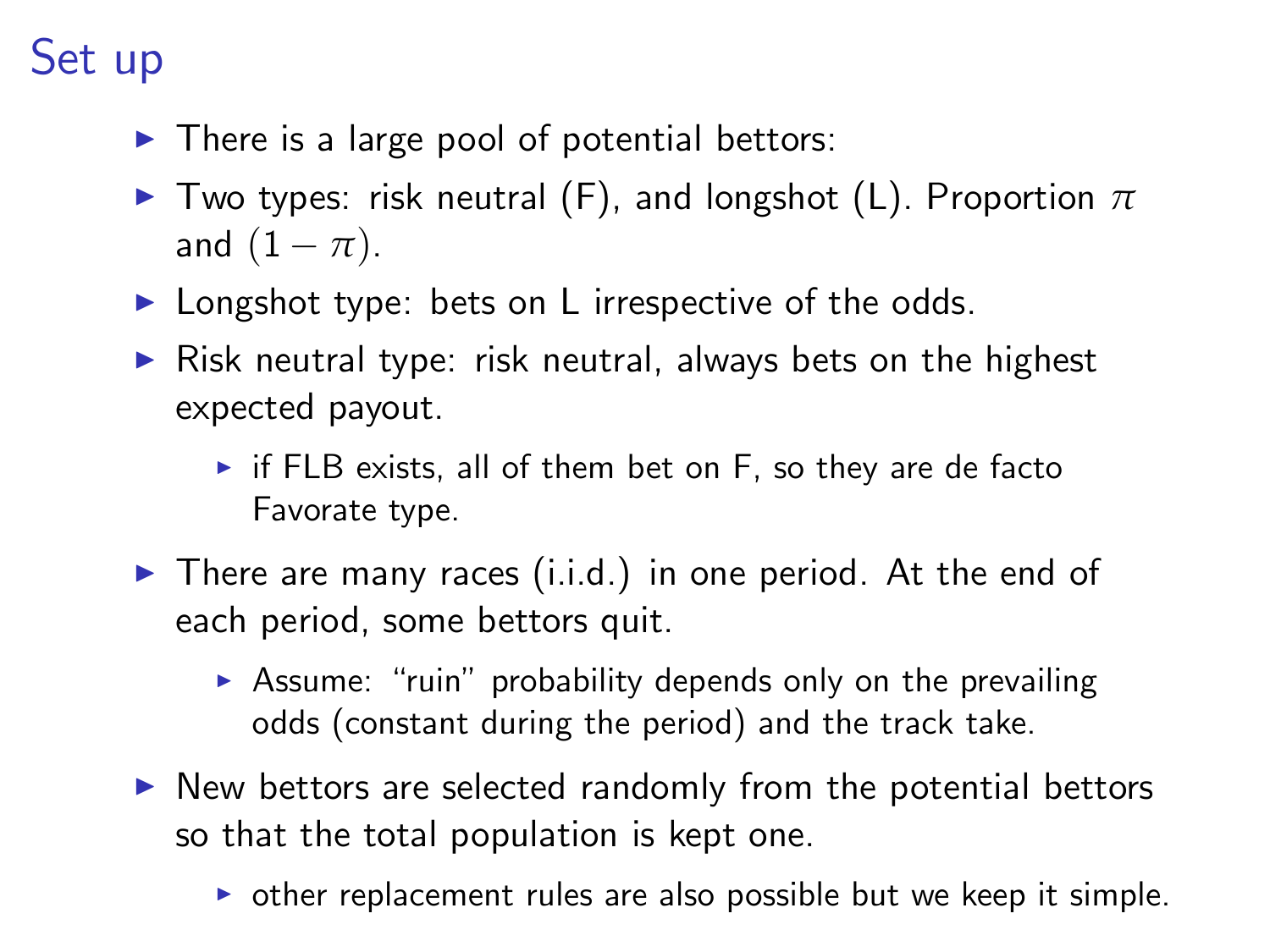### Population

- $\rightarrow$  y (t) = the fraction of F and so  $1 y(t) =$  fraction of L in period t
- Assume for now that  $y(t) < p$ , so F bets on horse F, and so FLB exists in period  $t$
- **F** Ruin probability:  $\rho_F(y(t), \tau)$  for F,  $\rho_L(y(t), \tau)$  for L.
- recall that increasing  $y$  makes  $F$  less favorable, and increasing *τ* makes all the bet less favorable, so it is natural to assume

$$
\frac{\partial}{\partial y}\rho_{F}\left(y\left(t\right),\tau\right)>0,\ \frac{\partial}{\partial y}\rho_{L}\left(y\left(t\right),\tau\right)<0
$$
\n
$$
\frac{\partial}{\partial \tau}\rho_{\bullet}\left(y\left(t\right),\tau\right)>0
$$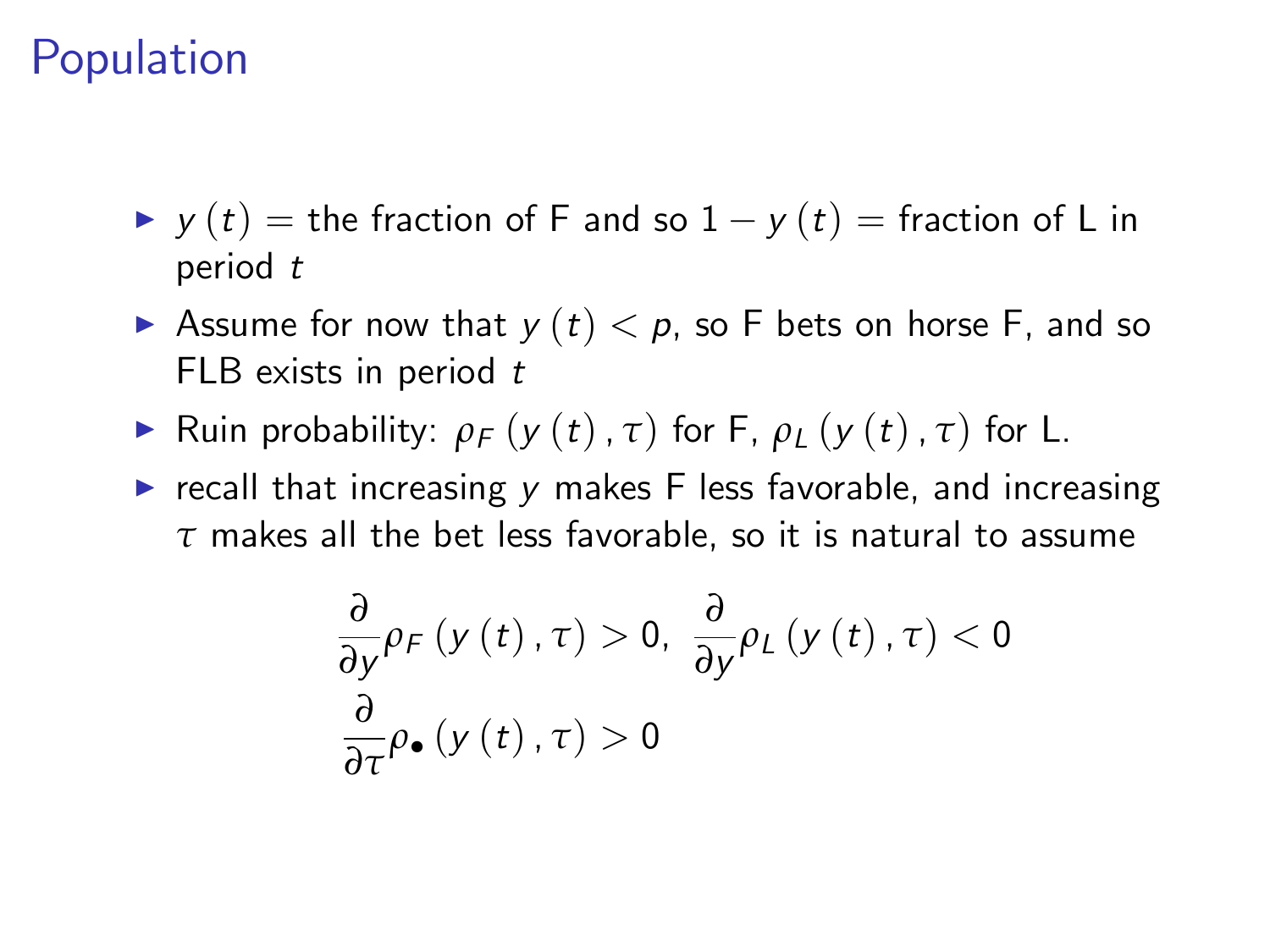### Dynamics

 $\triangleright$  Total population of exiting bettors  $\Delta(t)$  is given by

$$
\Delta(t) = \rho_F(y_t, \tau) y_t + \rho_L(y_t, \tau) (1 - y_t). \tag{1}
$$

and so

<span id="page-18-2"></span><span id="page-18-1"></span><span id="page-18-0"></span>
$$
y_{t+1} = (1 - \rho_F(y_t, \tau))y_t + \pi \Delta(t).
$$
 (2)

Substituting  $(1)$  to  $(2)$ , we have

$$
y_{t+1} = \{1 - ((1 - \pi)\rho_F(y_t, \tau) + \pi \rho_L(y_t, \tau))\} y_t + \pi \rho_L(y_t, \tau).
$$
\n(3)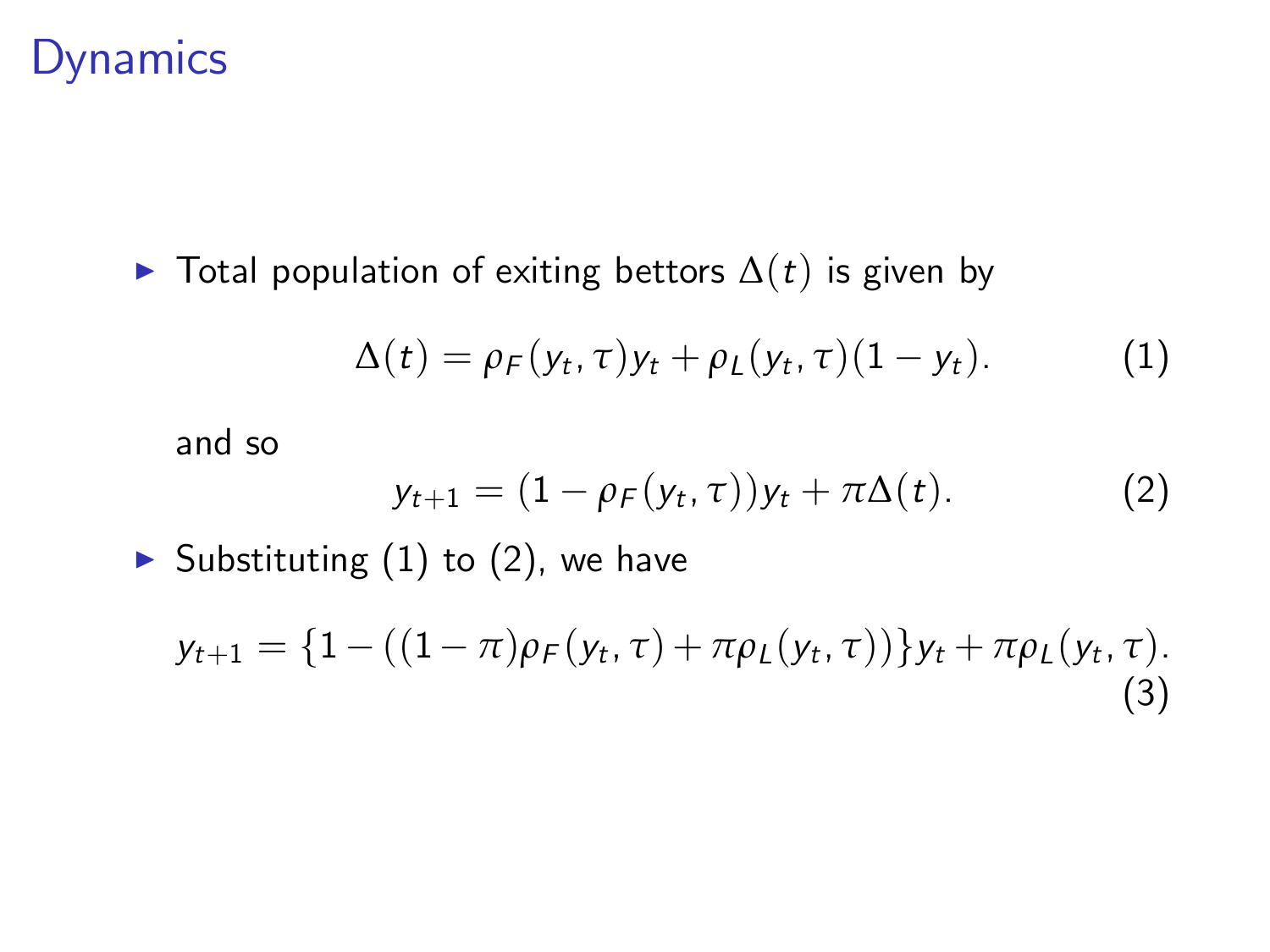### Long Run Equilibrium

• Let 
$$
y^*
$$
 be a steady state of dynamics (3):  
\n
$$
y^* = \{1 - ((1 - \pi)\rho_F^* + \pi \rho_L^*)\}y^* + \pi \rho_L^*
$$
\nwhere  $\rho_F(y^*, \tau) = \rho_F^*$  and  $\rho_L(y^*, \tau) = \rho_L^*$ . Then  
\n
$$
y^* = \frac{\pi \rho_L^*}{(1 - \pi)\rho_F^* + \pi \rho_L^*}.
$$
\n(4)

 $\triangleright$  Re-writing, we have the basic equilibrium equation

$$
\frac{y^*}{1-y^*} = \frac{\pi}{1-\pi} \frac{\rho_L^*}{\rho_F^*}.
$$
 (5)

It can be shown that it is unique and monotonically stable, thanks to the fact this is only 2 dimensional.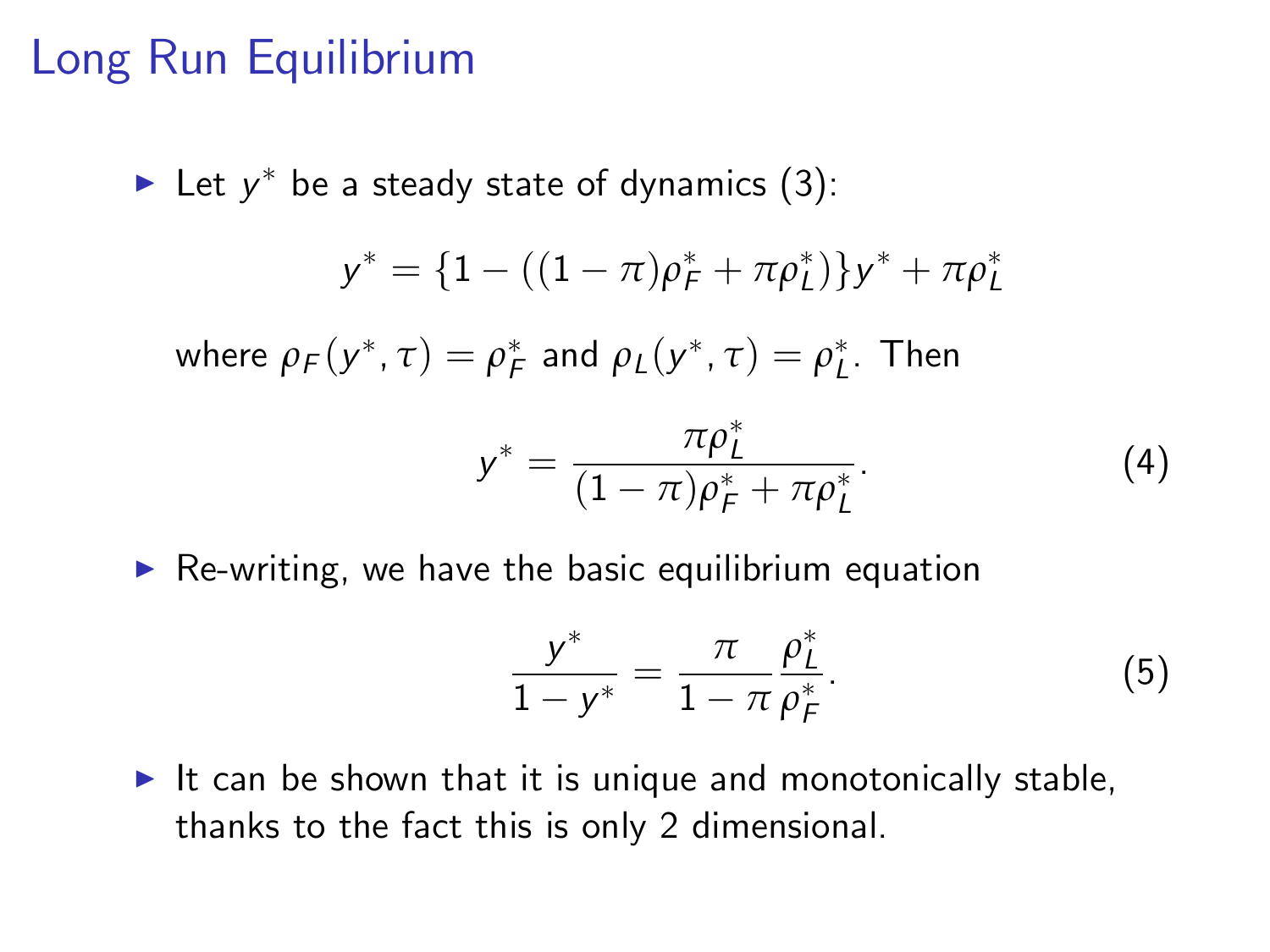### FLB: necessary condition

- $\blacktriangleright$  So when the initial value  $y\left( 0\right) < p,$  if  $y^{\ast} < p$  then  $y(t) \rightarrow y^*$  exhibiting FLB;
	- $\blacktriangleright$   $(2)$  if  $y^*>p$  then  $y\left(t\right)$  grows and at some point the odds stay at fair value - once  $y(t) > p$ , then some fraction of rational bettors start betting on L, keeping the market (conditionally) fair.
	- Similarly if  $y(0) > p$ , the market stays fair.
- $\blacktriangleright$  Then do we really have  $y^* < p$ ? Clearly, we must have a reasonable size of L type.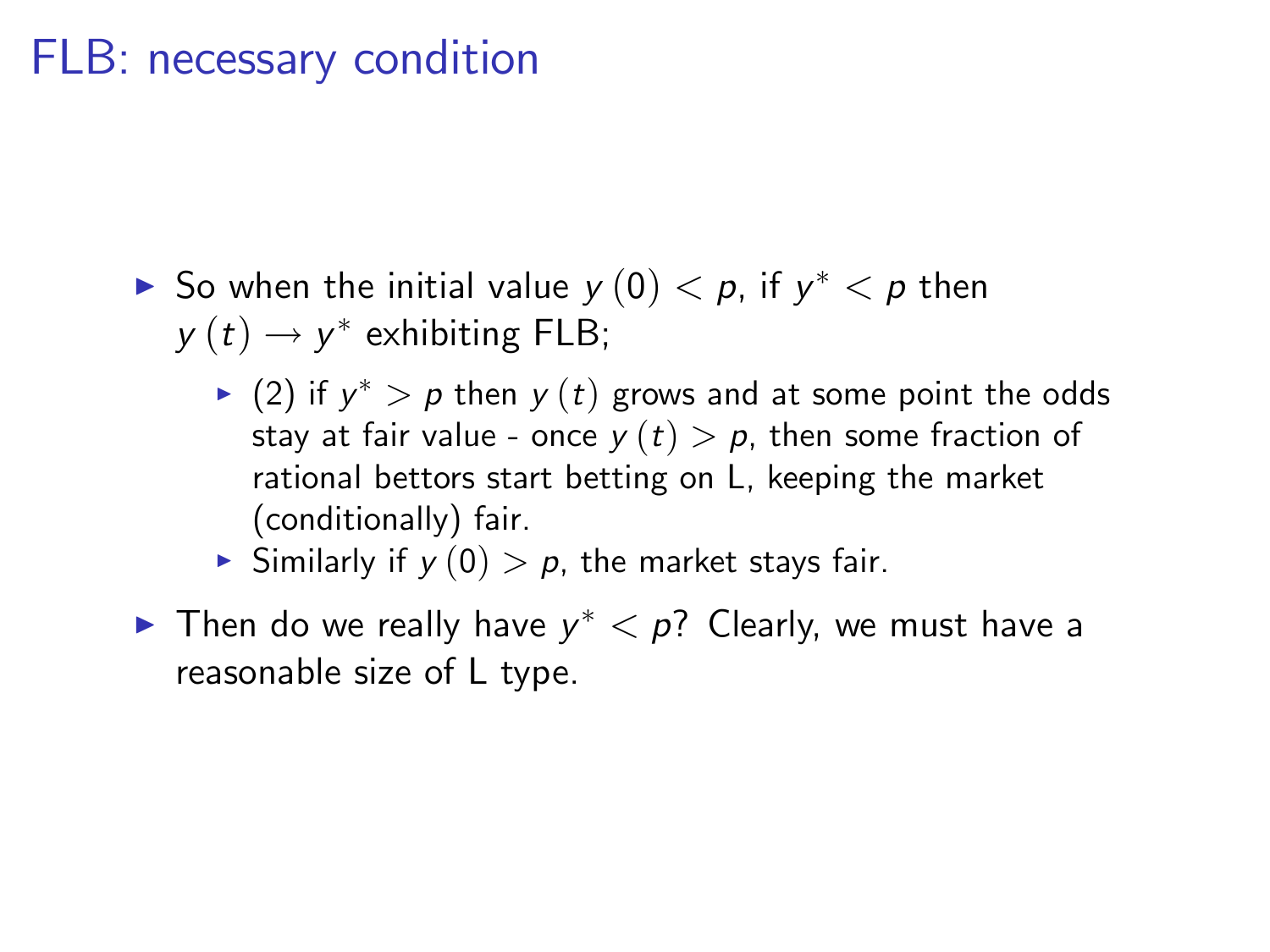### FLB in equilibrium: characterization

- **If** Suppose  $\pi = p$  so in principle the market could be "efficient" - F type bets on F and L type bets on L
- $\blacktriangleright$  The steady state condition  $\frac{y^*}{1-y}$  $\frac{y^*}{1-y^*} = \frac{p}{1-p}$  $1-p$  $\frac{\rho_{L}^{*}}{\rho_{F}^{*}}$  then implies:

$$
y^* < p \Leftrightarrow \frac{\rho_L^*}{\rho_F^*} < 1
$$

I.e., FLB is equivalent to L type survives more often even when the odds are slightly against them.

- $\blacktriangleright$  I.e., in the evolutionary story, even the potential population is consistent with the efficient market hypothesis, FLB can occur because of uneven survival probability
- $\triangleright$  OK, then why the Longshot type is the better fit of the two?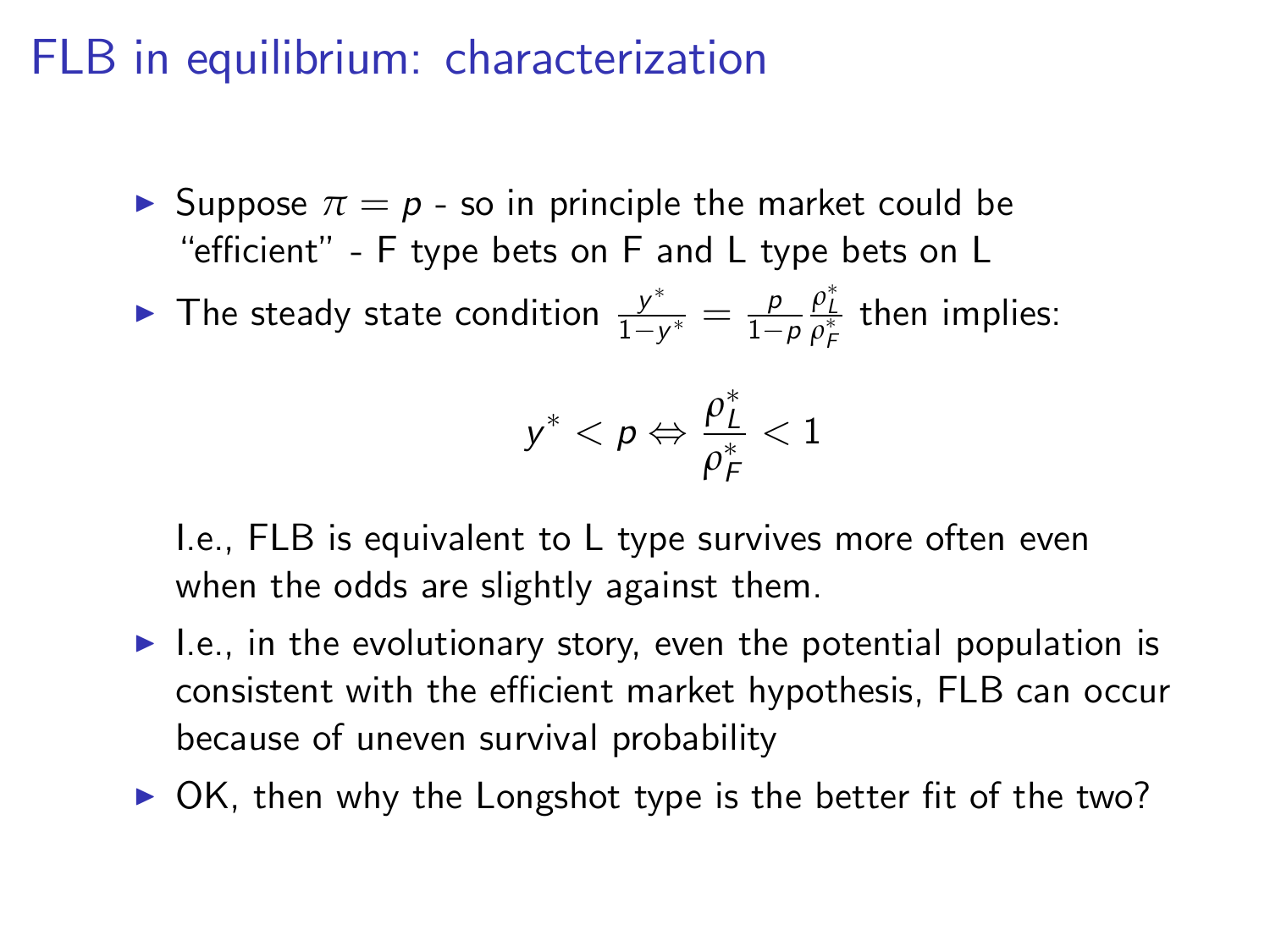# Why could L type survive better?

- In the FLB equilibrium, the average return for L type is worse than F type.
- $\triangleright$  In Friedman's world, in the long run, L type's wealth will be dominated by F type, and so the aggregate property of the market demand function is determined by F type's demand.
	- $\blacktriangleright$  Hence the efficient market hypothesis will hold. (e.g., Blume -Easely, Sandoroni).
- $\triangleright$  But this logic will not hold in the environment with negative average returns.
	- In fact, it is often the case that an **optimal** betting strategy in gambling with time limit is go for the largest variance bet, not the highest average (Dubins and Savage, "How to Gamble If You Must")
- $\triangleright$  Moreover, a bettor comes back to the race track not just because s/he makes money, but s/he "enjoyed" the races and had a good time.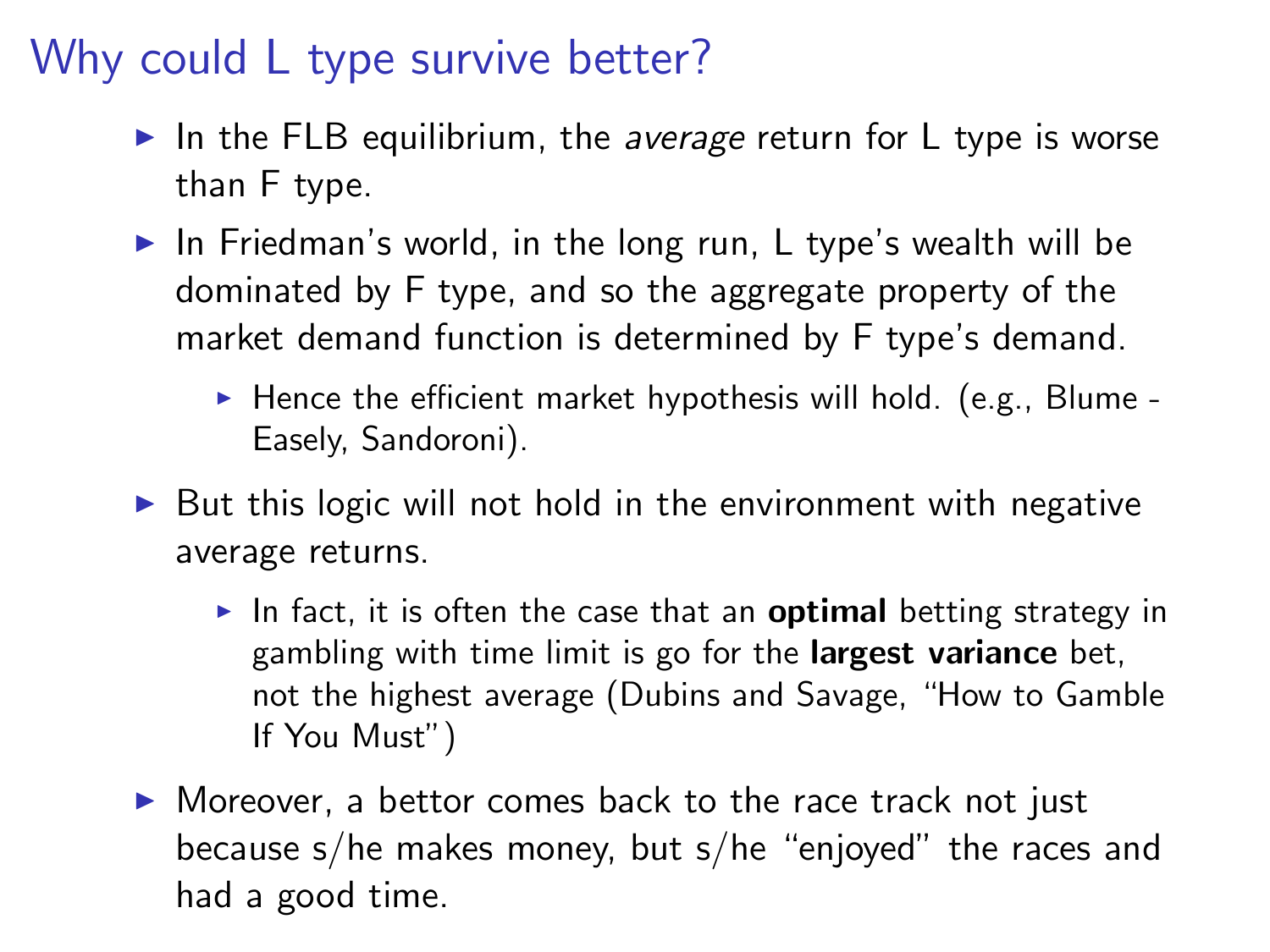# Origin for Joy of gaming Idea 1

- $\triangleright$  Who continues gambling?
- $\blacktriangleright$  Expected wealth does not necessarily count.
- $\triangleright$  one returns to the race track if s/he is ahead of certain target during the period
- ▶ Gary Loveman (HBS professor, then CEO of Ceasar's Palace Casino) says that: even if one ends up losing \$200 in a \$1 slot machine, s/he might enjoy it if s/he was ahead for some time, while s/he will give up if s/he goes straight down to \$200.
	- $\triangleright$  So the casino makes sure that a player with bad streaks get some rewards.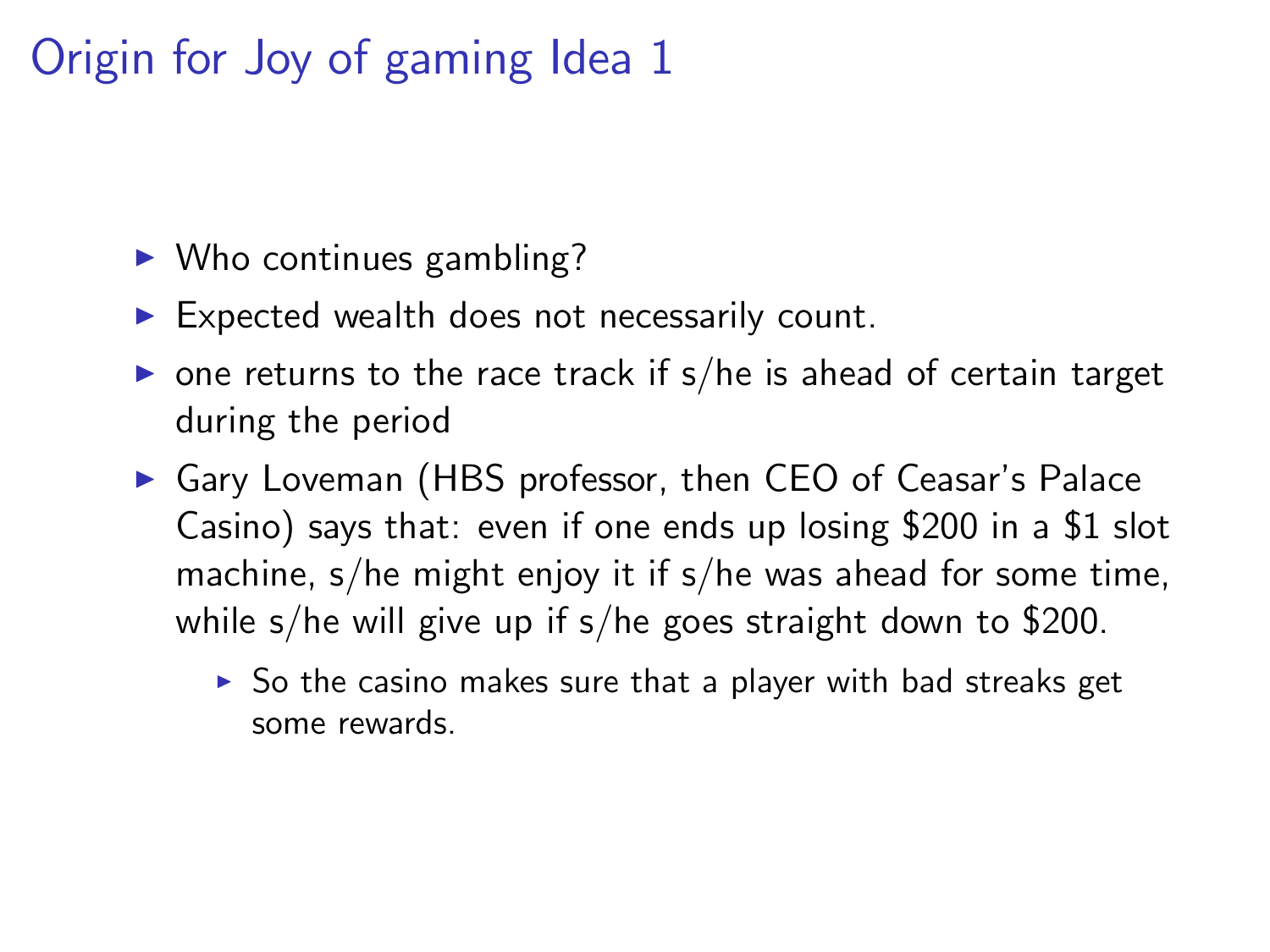# Origin for Joy of gaming Idea 2

 $\triangleright$  Who would quit?

- $\triangleright$  one might think about quitting if s/he is down in the end
	- $\triangleright$  of course, not all of them quit, but perhaps a (small) fraction of these people quit
- $\blacktriangleright$  For both ideas, the chance of survival is more to do with the **variance** for a gamble with negative expected return
	- $\triangleright$  Notice that betting on L yields a larger variance when the odds are fair.
- $\blacktriangleright$  Idea 1 will make L type' survival easier than idea 2, but even with idea 2 FLB can appear rather robustly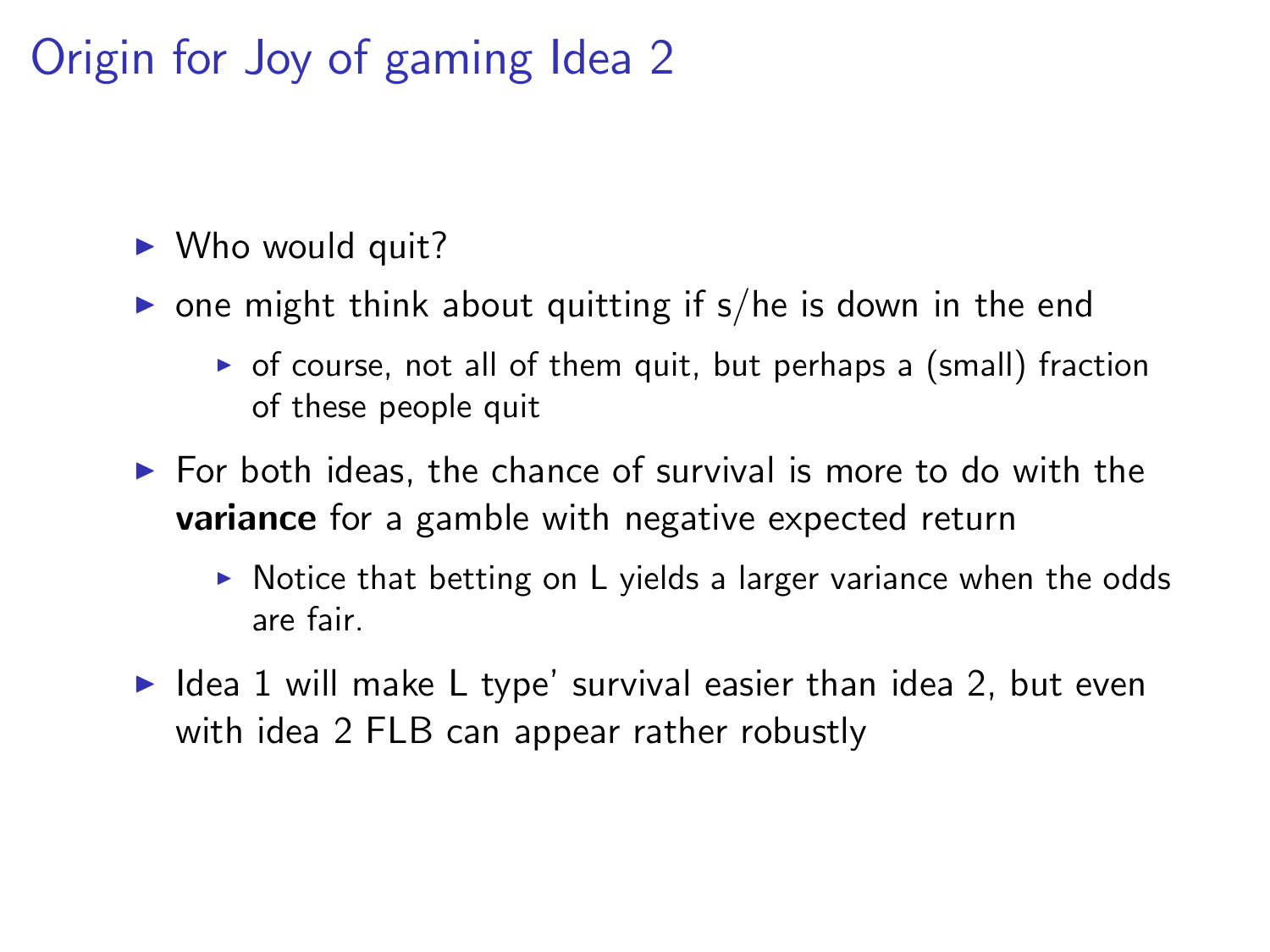# Thought Experiment (I)

- Suppose that the odds are not biased,  $\frac{p}{1-p} = \frac{y}{1-p}$  $\frac{y}{1-y}$ , so the average wealth is the same
- $\triangleright$  Suppose that the final wealth at the end of period is normally distributed with mean  $\mu$  (=  $\mu$ <sub>L</sub> =  $\mu$ <sub>F</sub>) and the standard deviation  $\sigma_F$  and  $\sigma_U$ 
	- $\blacktriangleright$  Thus  $\sigma_F << \sigma_L$ , and  $\mu < 0$  because of track take  $(-\mu)$ roughly corresponds to the track take, so set  $\tau = -\mu$  abusing notation)
- $\blacktriangleright$  Imagine that players who are ahead surely keep gambling, and fraction *κ* of those who lose quit:
- **F** Then  $\rho_F = \kappa \Pr \{ \sigma_F X < \tau \}$  and  $\rho_L = \kappa \Pr \{ \sigma_L X < \tau \}$  where X is the standard normal, and so  $\rho_L < \rho_F$ .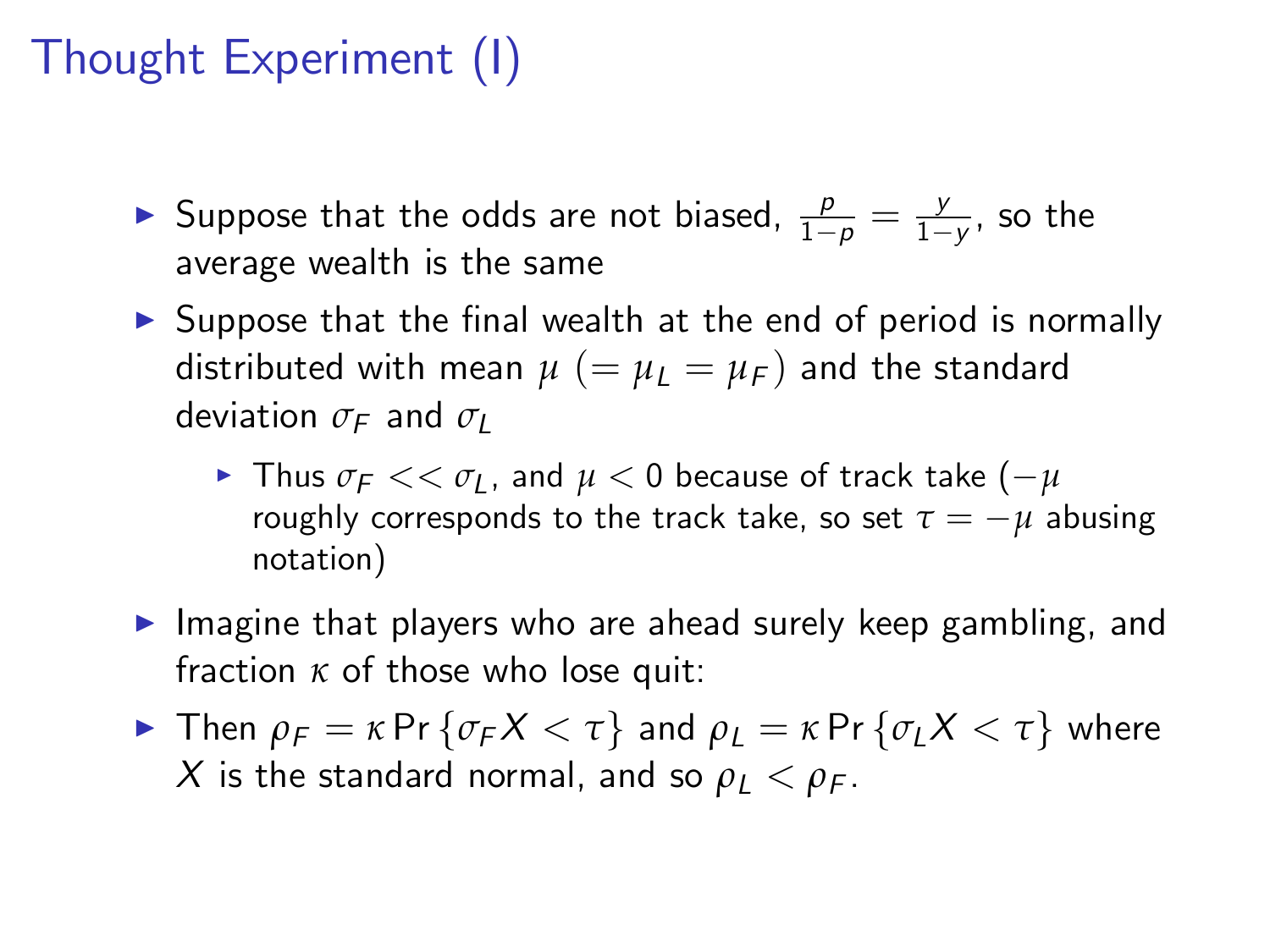# Thought Experiment (II)

$$
\left(\frac{y}{1-y}\right)/\frac{\pi}{1-\pi}=\frac{\rho_L(y;\tau)}{\rho_F(y;\tau)}.
$$

- **►** more generally, as a function of *y*, *p*<sub>L</sub>  $\frac{\rho_L}{\rho_F}$  will a downward sloping curve, and  $\frac{\rho_{L}}{\rho_{F}} < 1$  at  $y = \rho$ , if we adopt a joy of gaming story
- **►** On the other hand,  $\frac{y}{1-y}$  /  $\left(\frac{\pi}{1-\pi}\right)$ ) is increasing in  $y$  and equal to 1 at  $y = \pi$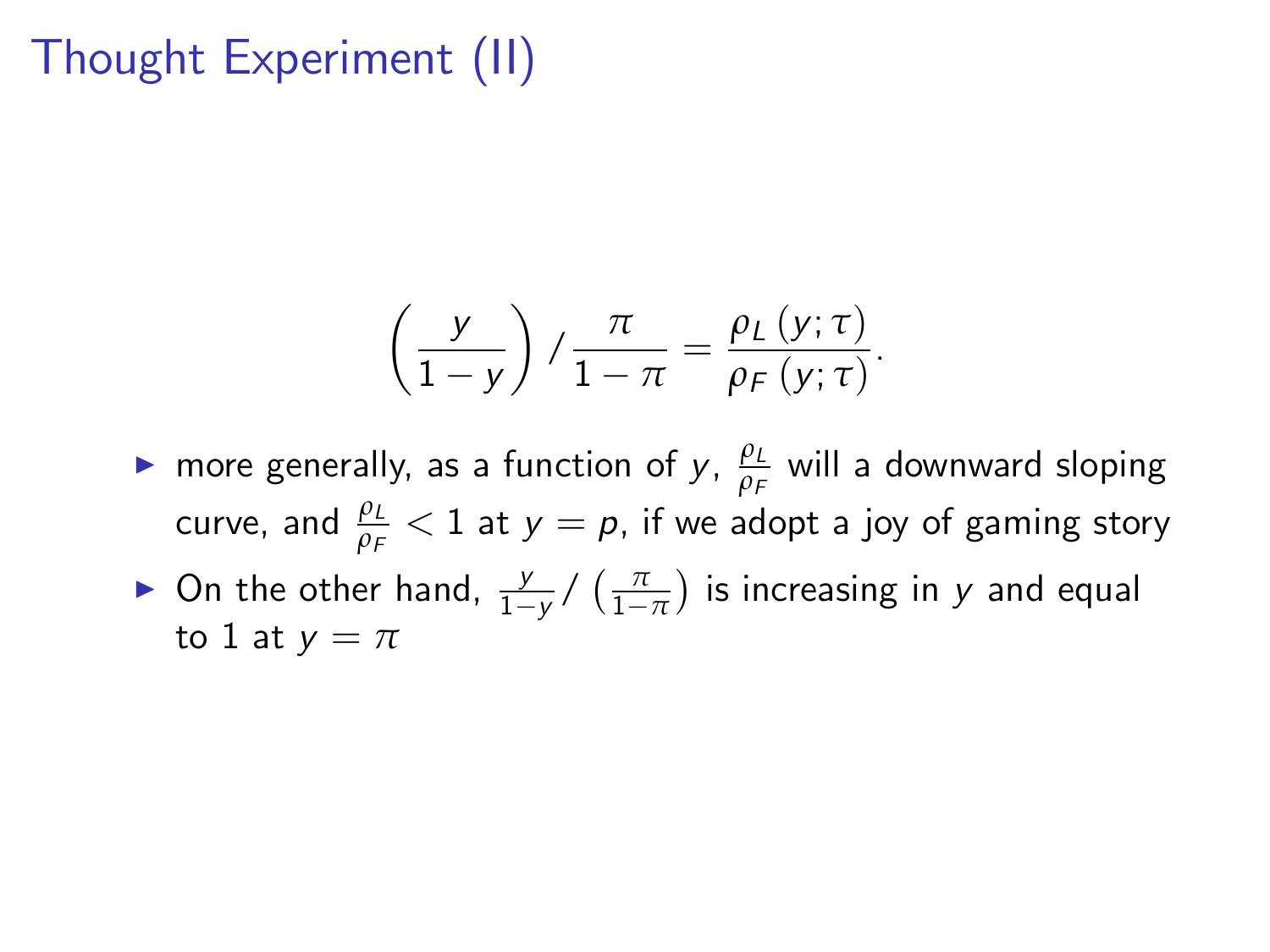

 $\triangleright$  So if  $π = p$ , we have FLB at the steady state.

**►** to put it differently, there is an interval  $[0, \bar{\pi}]$  with  $\bar{\pi} > p$  such that  $\pi \in [0, \bar{\pi}]$  admits a long run equilibrium with FLB.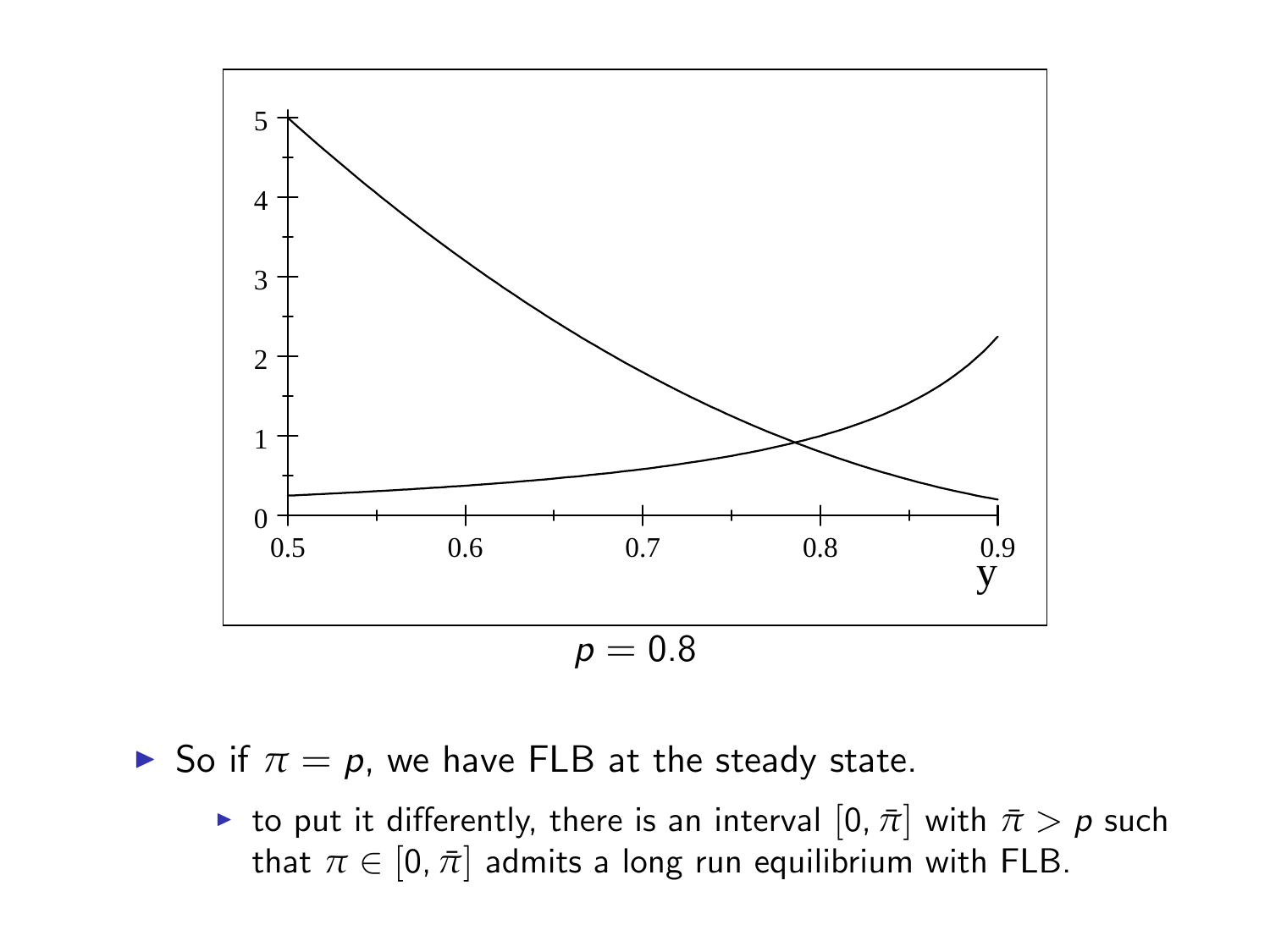### Role of track take

- $\blacktriangleright$  When  $\tau$  increases, which direction the  $\frac{\rho_L}{\rho_F}$  curve shifts?
- $\blacktriangleright$  For the normal case, for a fixed pair of standard deviations,  $\sigma_{\mathsf{F}} << \sigma_{\mathsf{L}}$ , if  $\tau$  is large enough,  $\frac{\rho_{\mathsf{L}}}{\rho_{\mathsf{F}}}$  is increasing in  $\tau.$ 
	- **F** Intuition: F's distribution is concentrated around  $\mu$ , so if  $\tau$  is large, we only look at a thin tail where change in *τ* does not change (already small) winning chance that much. On the other hand, Lís distribution is fatter, so it winning probability decreases faster
- $\triangleright$  On the other hand, if  $\tau = 0$ , risk neutral type is resilient, so if *τ* is very small, either FLB does not exist, or the bias will increase as *τ* increases.
	- $\blacktriangleright$  At  $\tau=0$ ,  $\frac{\rho_L}{\rho_F}=1$  and so at the margin the difference in density counts, and that of  $\rho_L$  is smaller because of fat tail.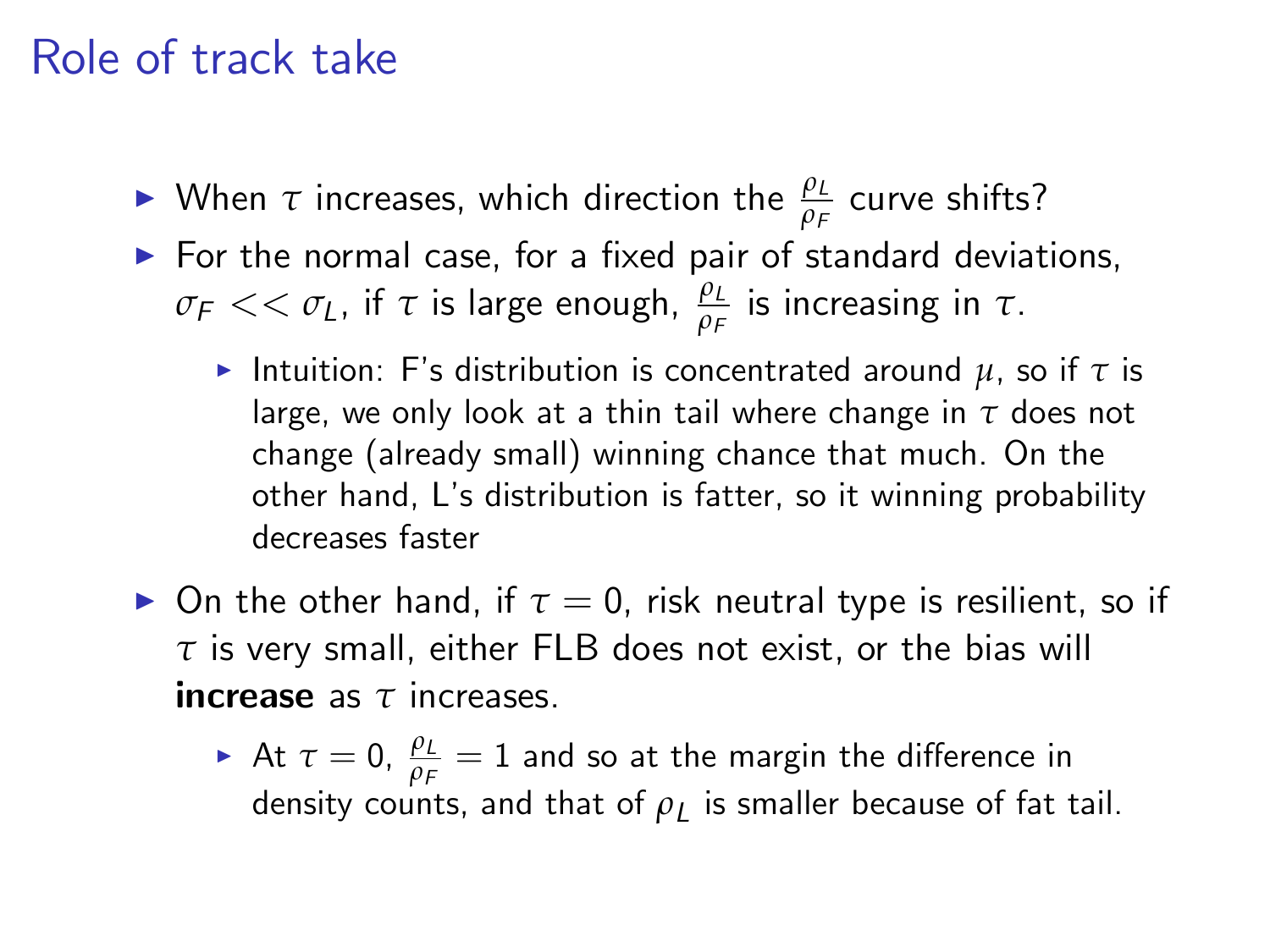### Some Prediction

- $\blacktriangleright$  Then, this evolutionary model suggests, as track take increases. FLB first increases, and then it diminishes.
- $\triangleright$  so places with a very high track take such as Japan exhibits a smaller FLB!
- $\triangleright$  also it predicts a smaller FLB for small track take (but does such a race track exists in the current world?)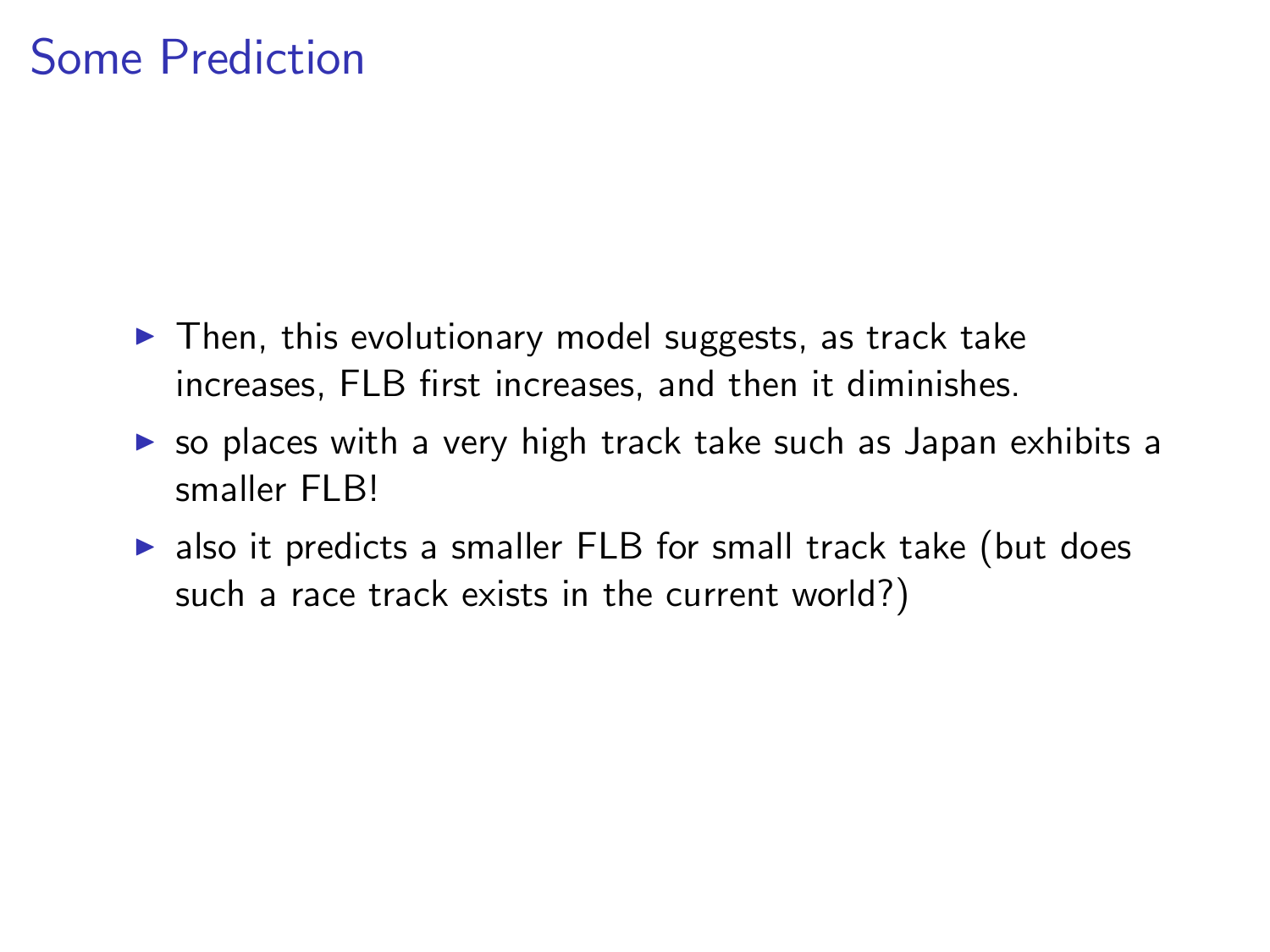### What did we learn?

- $\triangleright$  Despite the compelling Friedman hypothesis, an evolutionary race track model could favor the irrational long shot type over the rational type, explaining the FLB.
- $\blacktriangleright$  The key is that a positive track take favors risky behavior, and risky behavior is rational in the environment.
- $\triangleright$  Moreover, speculatively speaking, the FLB will be large for the medium size of track take, explaining the Japanese case.